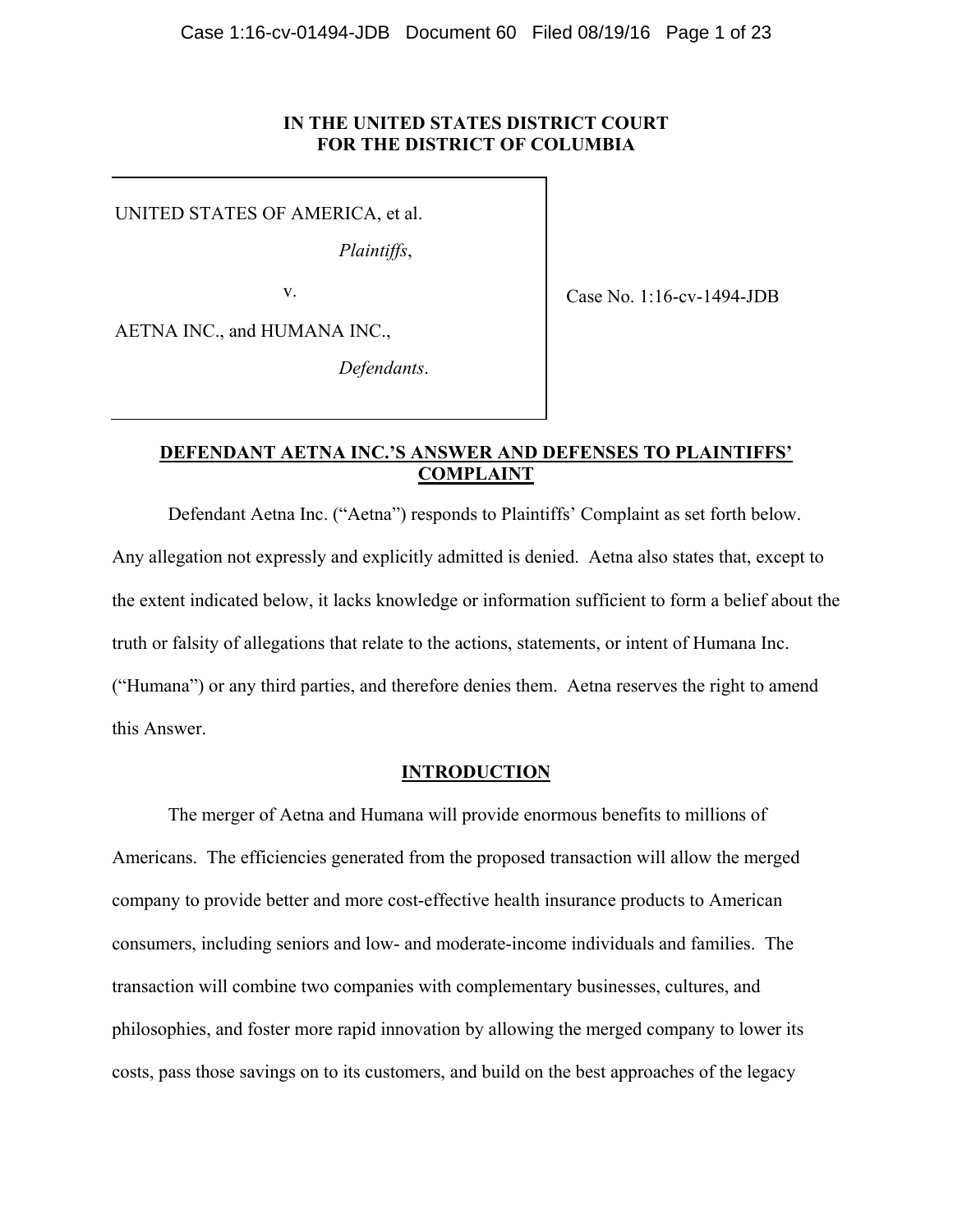companies in ways (and on a timetable) that cannot occur without the transaction.

The Complaint alleges antitrust markets and purported competitive harms that do not comport with reality. The Plaintiffs' entire theory of liability concerning Medicare rests precariously on a product market definition that requires the Court to ignore what the Plaintiffs have already conceded: that Congress created Medicare Advantage as a competitive alternative to "original" Medicare ("Original Medicare"). Compl. ¶ 6 (July 21, 2016), ECF No. 1.

The vast majority of Medicare-eligible Americans elect to receive Medicare coverage through Original Medicare, a Government-administered fee-for-service plan. A much smaller percentage of seniors choose to receive Medicare coverage through Medicare Advantage plans, which are privately administered managed care products. The Government's website, through which all Medicare enrollees must navigate, describes the choice between these options in the simplest of terms:

# Step 1: Decide if you want Original Medicare or a **Medicare Advantage Plan (like an HMO or PPO)**

- You can choose Original Medicare.
- You can choose a Medicare Advantage (MA) Plan.

Screenshot from *Your Medicare coverage choices*, MEDICARE.GOV,

https://www.medicare.gov/sign-up-change-plans/decide-how-to-get-medicare/your-medicarecoverage-choices.html (last visited Aug. 11, 2016).

The text and legislative history of Medicare, the Government's own website, and all the ordinary indicia of a properly defined product market compel the conclusion that both types of Medicare plans are in the same product market. In construct and in practice, Original Medicare and Medicare Advantage are the clearest imaginable substitutes for each other. Participants can and routinely do switch back and forth between the two, and relevant econometric analyses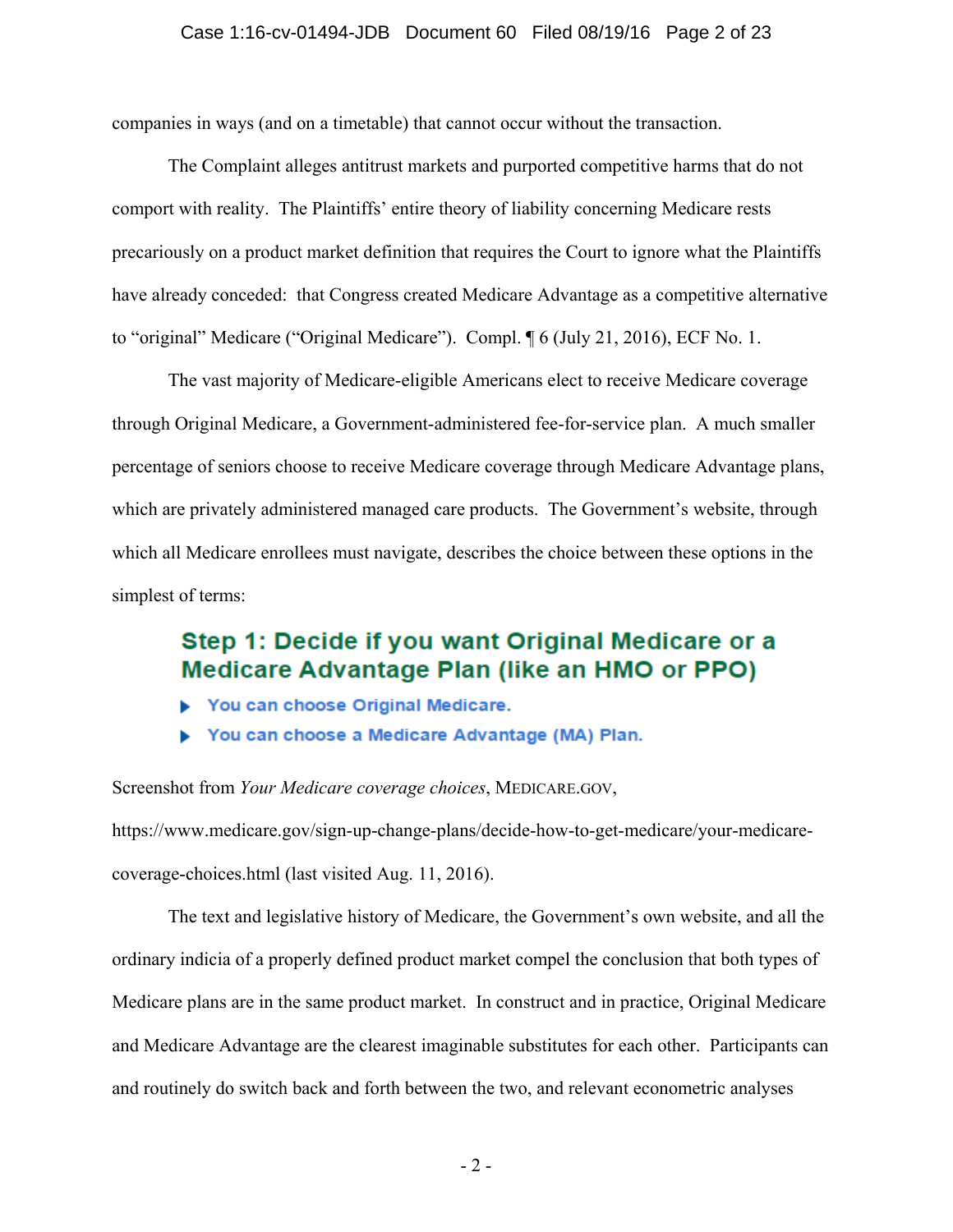#### Case 1:16-cv-01494-JDB Document 60 Filed 08/19/16 Page 3 of 23

demonstrate that prices for one type of coverage constrain prices for the other, thereby satisfying the applicable legal test for defining a single—and appropriate—market. This simple correction eviscerates the Plaintiffs' Medicare Advantage claim.

This claim suffers from additional errors that foreclose it. Aetna and Humana have entered into a definitive agreement with Molina Healthcare Inc. ("Molina") to divest Medicare Advantage assets in every one of the Complaint's 364 alleged geographic markets, thereby alleviating any competitive concerns with respect to the Plaintiffs' narrowly (and incorrectly) drawn market. Instead of accounting for the divestiture's impact on competition, the Plaintiffs' Complaint prejudged the agreement—without even seeing it. Molina is a sophisticated Fortune 500 managed care company with \$14 billion in revenue, over four million existing members, and substantial experience administering the most complex Medicare Advantage plans.

Finally, despite the Plaintiffs' effort to craft a sclerotic product market and discount the divestiture agreement, it cannot avoid the dispositive fact that managed care providers can—and regularly do—enter into the sale of Medicare products in new geographies across the country, and that they would be poised to do so if the merged company attempted to raise prices to supracompetitive levels. The prices of Medicare Advantage plans are already set until January 2018 in every county across the country, and competitors—new and old—can seek approval from the Center for Medicare and Medicaid Services ("CMS") to sell Medicare Advantage plans in any county as of January 2018 by filing proposed plans and rates by mid-2017 (just as the merged company will need to do). For these and other reasons, there is no basis for the Plaintiffs' inference that entities currently selling Medicare Advantage products in a given county will forever stay the same. Rather, the rich history of private insurers entering individual counties strongly supports the conclusion that new providers would enter individual geographies even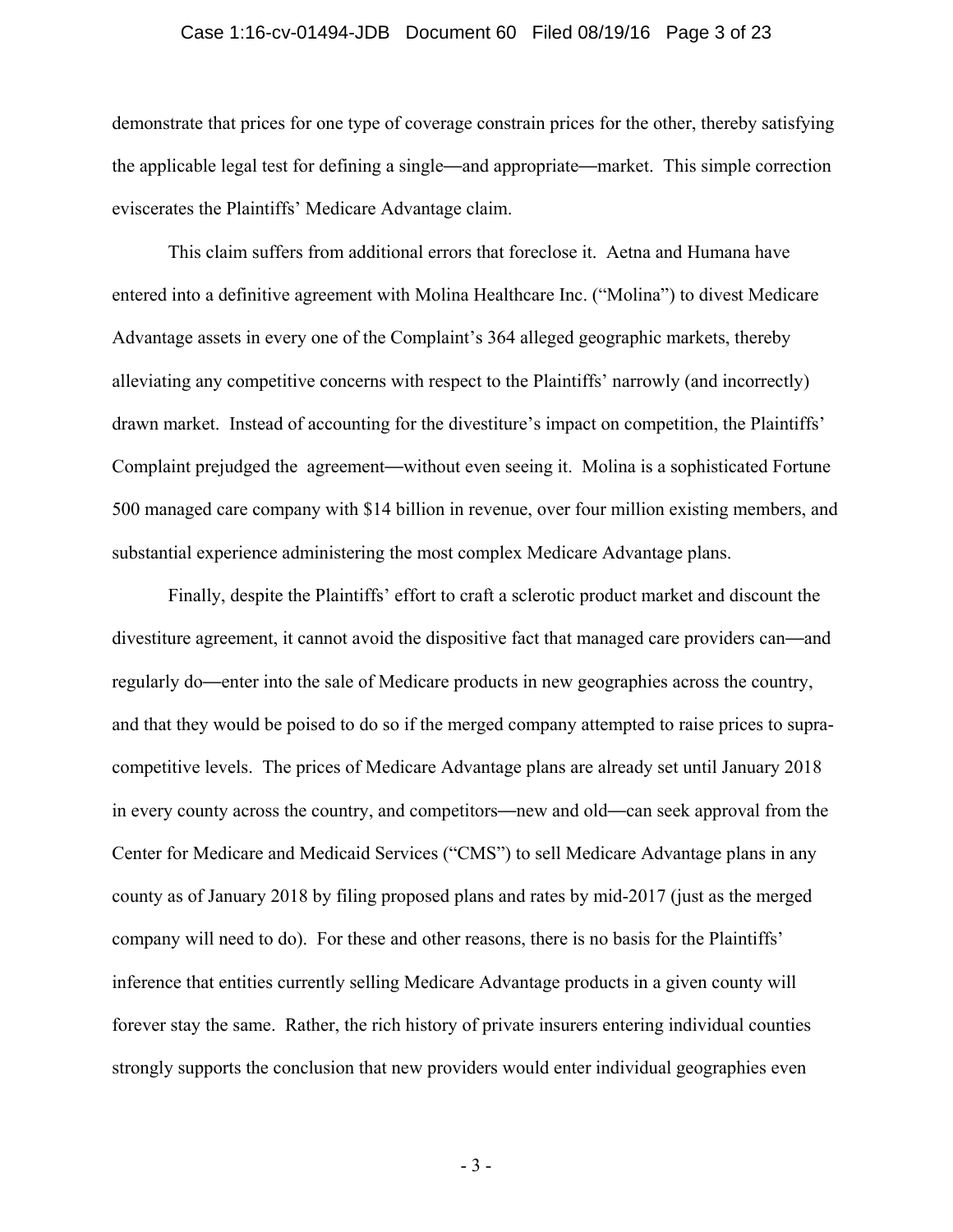#### Case 1:16-cv-01494-JDB Document 60 Filed 08/19/16 Page 4 of 23

assuming a hypothetical price increase. Nor can the Department of Justice ignore CMS' critical role in the regulatory process—which includes setting the benchmark rates against which Medicare Advantage organizations ("MAOs") price their plans, reviewing benefit and plan designs, evaluating the adequacy of provider networks, approving MAO margins and rates, and ultimately determining the rebates to which MAOs may be entitled—and the effect of that role on competition.

The Plaintiffs' claim that the merger would have anticompetitive effects in a handful of Affordable Care Act public exchanges is also wrong. Shortly after the end of the second quarter, after tabulating public exchange losses of over \$400 million since 2014, and analyzing new data indicating that substantial risk and volatility continued to plague the public exchanges, Aetna announced in early August that it would withdraw from the public exchanges in hundreds of counties (including all seventeen counties identified in the Complaint) as of January 2017. In response to a direct question asked in a Government subpoena issued before the Government decided to challenge the merger, Aetna informed the Government of this risk, and explained its concern that Aetna would not have the benefit of merger-related cost savings to offset its losses on the public exchanges. The entire predicate of the Plaintiffs' theory is now obviated, as Aetna will no longer participate in the public exchanges serving any of the counties at issue.

Even putting Aetna's exit aside, the Plaintiffs' claim concerning the public exchanges is wrong. The exchanges are volatile, highly price-sensitive marketplaces in which large and small insurers enter, expand, and contract from year to year, leading to market shares that fluctuate dramatically. Indeed, publicly available information indicates that Humana has incurred heavy losses on the public exchanges since their inception, and has ceased to be a significant competitor as a result. Humana has already exited the vast majority of exchanges in which it had

- 4 -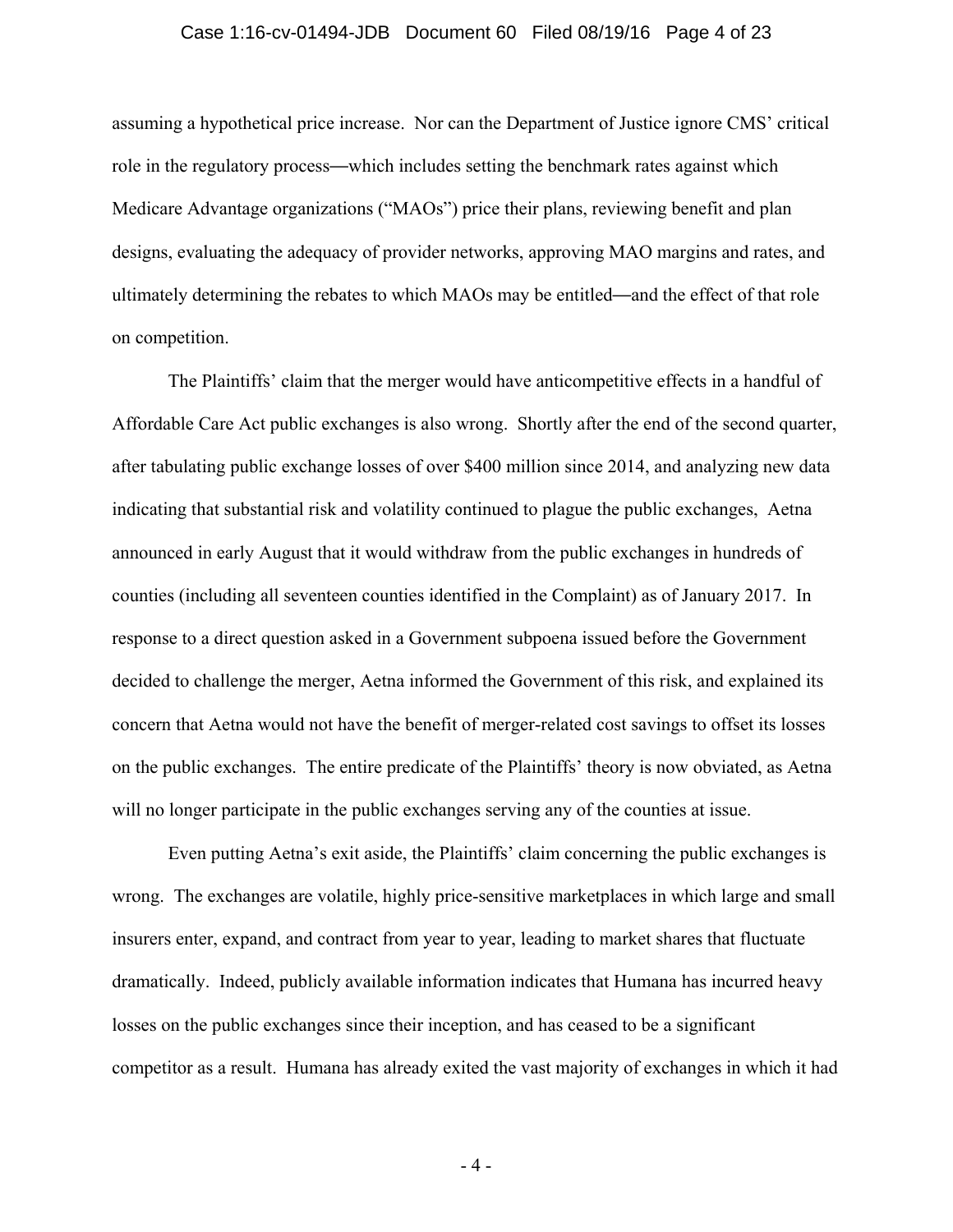#### Case 1:16-cv-01494-JDB Document 60 Filed 08/19/16 Page 5 of 23

participated, and is seeking approval from CMS to implement large price increases in the relatively few geographies where it will continue to participate. These developments mean that Humana will not be an effective competitor—or corresponding constraint—that would be eliminated as a result of the proposed merger. And all of these facts point to a single conclusion: that the Plaintiffs' historic snapshot of competition on the exchanges will not inform any inferences—let alone conclusions—about competition or pricing on the exchanges in the future.

The Plaintiffs' static view of healthcare marketplaces is based on concentration presumptions that fail to account for commercial realities in the rapidly changing healthcare industry. Far from the Plaintiffs' predictions of dire consequences, this merger will improve the delivery of healthcare to millions of people, and will accelerate the industry's movement toward lower-cost, value-based care that will serve elderly and low- and middle-income individuals and families more effectively and efficiently.

#### **FIRST DEFENSE**

1. Aetna denies the allegations of Paragraph 1 in the Complaint.

2. Aetna admits that Medicare Advantage plans offered by private insurers are competitive alternatives to Original Medicare. Aetna further admits that Aetna and Humana offer individual Medicare Advantage plans in some of the same counties. Aetna also admits that Aetna and Humana currently sell health insurance on public exchanges established by the Affordable Care Act, and that they both currently sell such insurance in the seventeen counties in three states identified in the Complaint. Aetna denies the allegation that its proposed merger with Humana would deny consumers the benefits of this or any other competition. Aetna denies the remaining allegations of Paragraph 2 in the Complaint.

3. Aetna admits that Aetna, Humana, other insurance companies, and federal

- 5 -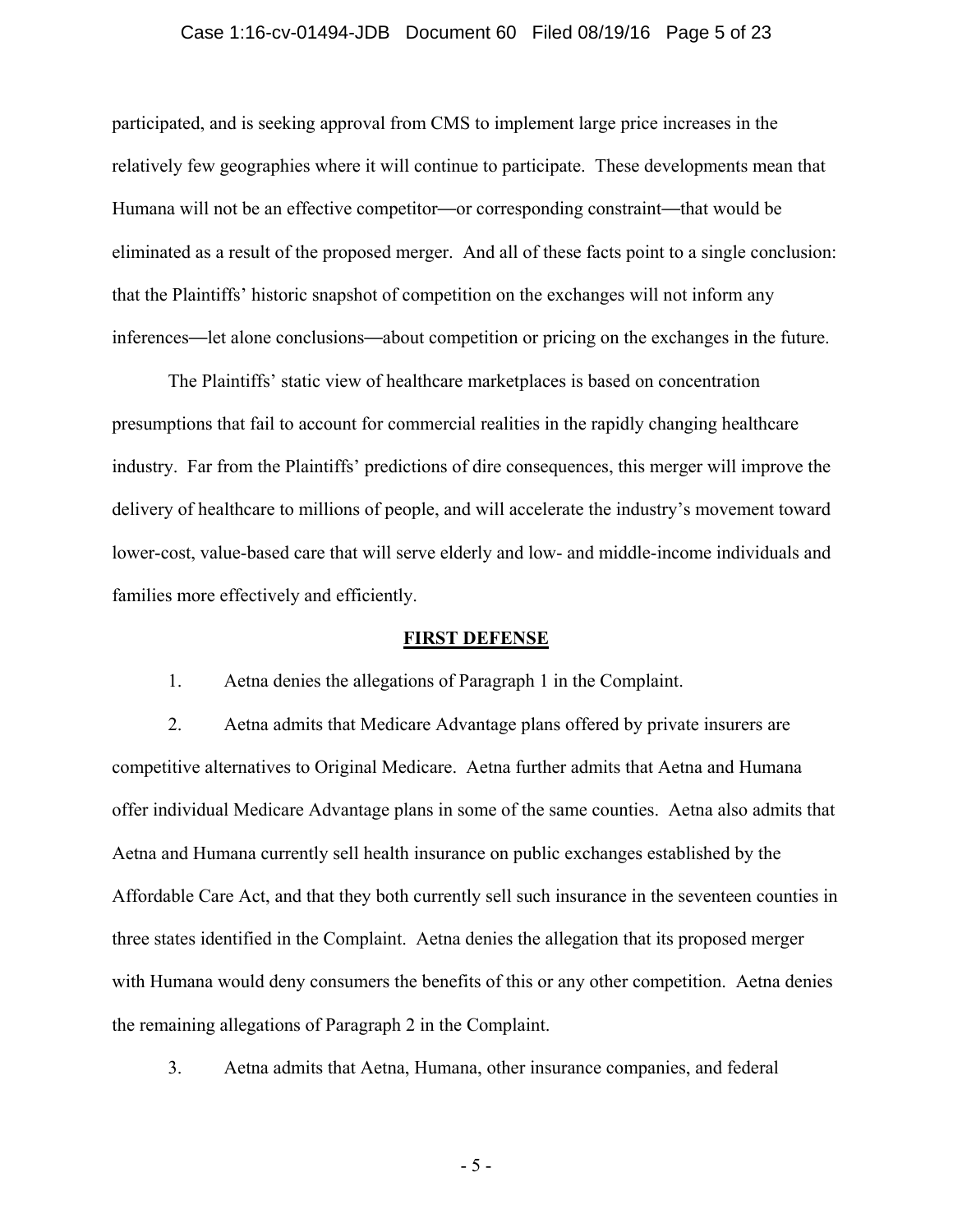#### Case 1:16-cv-01494-JDB Document 60 Filed 08/19/16 Page 6 of 23

governmental entities offer various forms of health insurance to Americans. Aetna further admits that consumers do consider Aetna and Humana as well as many other firms and governmental entities when purchasing health insurance products, and avers that competition for such consumers will remain intense once this transaction is completed. Aetna denies the allegations of Paragraph 3 in the Complaint relating to the proffered reasons why seniors and low- and moderate-income individuals and families purchase particular forms of insurance from particular insurers, as Aetna lacks knowledge or information sufficient to form a belief regarding those reasons. Aetna denies the remaining allegations of Paragraph 3 in the Complaint.

4. Aetna admits that it, United, Anthem, Humana, and Cigna have at times been referred to as the "big five." Aetna lacks knowledge or information sufficient to form a belief about the truth or falsity of the allegation that Humana's CEO has called this group the "G-5," and therefore denies this allegation. Aetna admits that it seeks to acquire Humana for \$37 billion and that, based on public documents, it appears that Anthem seeks to acquire Cigna for \$54 billion. Aetna admits that Aetna and Humana are innovative insurers and avers that there are many other innovative providers of healthcare insurance products, and that insurers will continue to find new ways to lower healthcare costs. Aetna admits that, in the event that Aetna acquires Humana and Anthem acquires Cigna, the five separate companies that previously existed as Aetna, Anthem, Cigna, Humana, and United will, as a matter of simple math, become three. Aetna denies, for lack of knowledge or information sufficient to form a belief, any conclusions regarding the competitive effects of Anthem's proposed acquisition of Cigna. Aetna denies the remaining allegations of Paragraph 4 in the Complaint.

5. Aetna admits the allegations in the first two sentences of Paragraph 5 in the Complaint. Aetna denies the remaining allegations of Paragraph 5.

- 6 -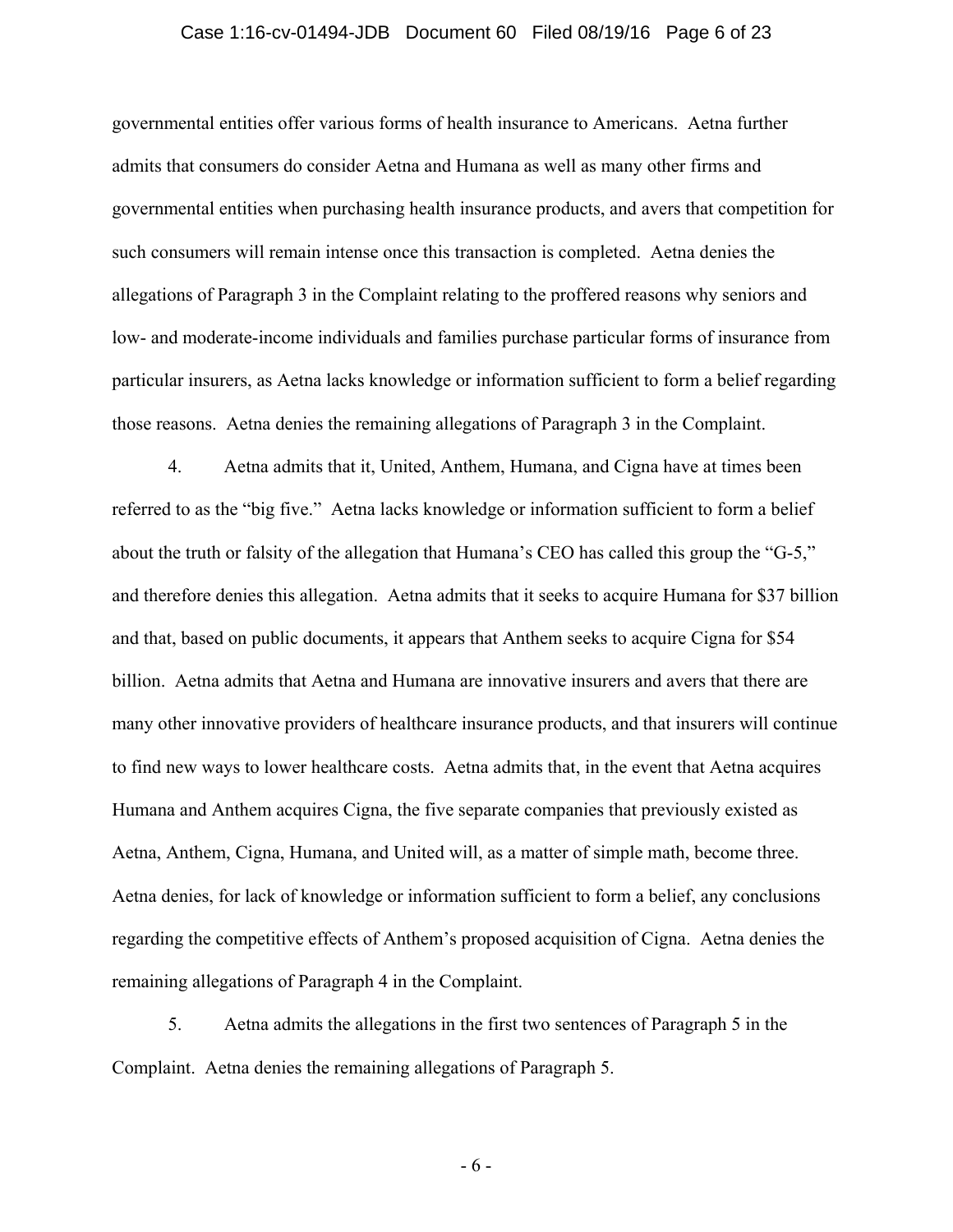#### Case 1:16-cv-01494-JDB Document 60 Filed 08/19/16 Page 7 of 23

6. Aetna admits that Congress created Medicare Advantage in 1997 and that Medicare Advantage is a market-based alternative to Original Medicare. Aetna denies the remaining allegations of Paragraph 6.

7. Aetna lacks knowledge or information sufficient to form a belief about the truth or falsity of the allegations of Paragraph 7 in the Complaint, and therefore denies these allegations.

8. Aetna admits that, as of July 2016 and based on records available to Aetna, it was the fourth largest Medicare Advantage insurer based on the number of covered lives and to that extent admits the allegations in the second sentence of Paragraph 8 in the Complaint. Aetna denies the allegations in the first and third sentences of Paragraph 8. Aetna does not know the source of the quoted material referenced in the last sentence of Paragraph 8, and therefore denies the allegations in that sentence.

9. Aetna admits that Aetna and Humana compete with each other, and avers that they also compete with other providers of Medicare Advantage plans and with Original Medicare. Aetna admits that, currently, Aetna and Humana both sell Medicare Advantage plans in more than 600 counties, which constitutes nearly 90 percent of the counties where Aetna and Humana offer Medicare Advantage. Aetna admits that one Aetna executive has characterized Humana as a "formidable competitor" in certain counties in two states. Aetna lacks knowledge or information sufficient to form a belief about the truth or falsity of the allegation that Humana has characterized Aetna as a "formidable competitor," and therefore denies that allegation. Aetna denies the remaining allegations of Paragraph 9.

10. Aetna admits that, in the 364 counties listed in the Appendix to the Complaint, individual Medicare Advantage products serve approximately 1.7 million seniors, nearly 980,000

- 7 -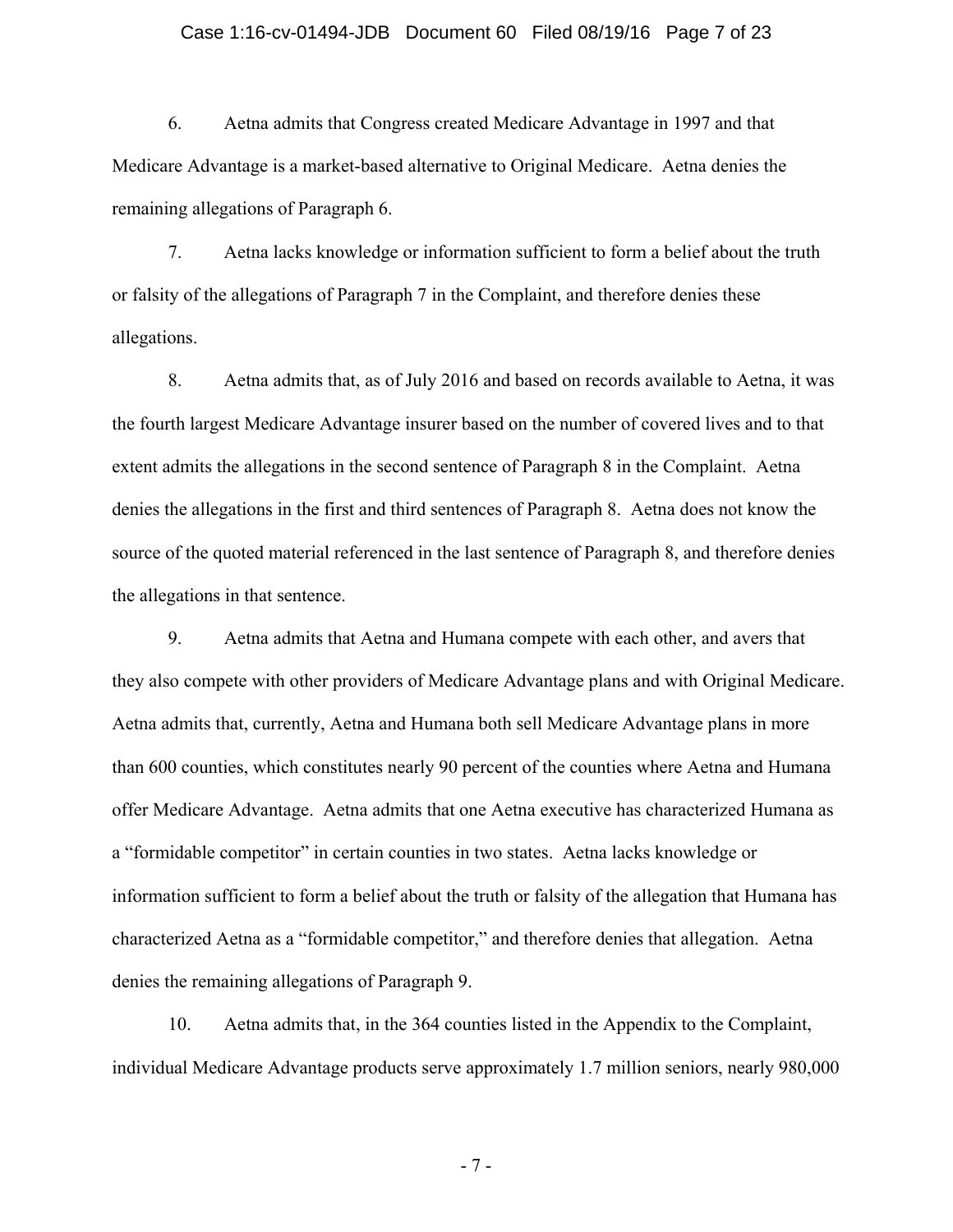#### Case 1:16-cv-01494-JDB Document 60 Filed 08/19/16 Page 8 of 23

of whom are enrolled with Aetna or Humana. Aetna denies the remaining allegations of Paragraph 10 in the Complaint.

11. Aetna denies the allegations of Paragraph 11 in the Complaint.

12. Aetna denies the allegations of Paragraph 12 in the Complaint.

13. Aetna denies the allegations in the first sentence of Paragraph 13 in the Complaint. The second sentence of Paragraph 13 contains a selective quotation from a document published by CMS. Aetna admits that the quotation appears in that document, but denies any remaining allegations in the second sentence of Paragraph 13.

14. The allegations in the third and fourth sentences of Paragraph 14 in the Complaint are legal conclusions not subject to admission or denial. To the extent that a response is required, Aetna denies the allegations in these sentences. Aetna denies the remaining allegations of Paragraph 14.

15. Aetna admits that, as of January 2016 and based on records available to Aetna, it was the nation's third largest health insurance company; that it offers health insurance products in every state and the District of Columbia; that 23.5 million Americans obtained health insurance through Aetna in 2015; that the company earned revenue of \$60 billion in 2015; that Aetna has announced a goal of achieving \$100 billion in revenue by 2020; that its Medicare Advantage membership increased by approximately 19 percent from 2014 to 2016; and that Aetna's government-sponsored products (including Medicare Advantage) account for approximately 40 percent of its healthcare revenue.Aetna denies Plaintiffs' characterizations that Aetna is "rapidly growing," that it has a "broad national footprint," that Aetna sought to achieve \$100 billion in revenue "in large part by expanding its Medicare Advantage business and growing its presence on the public exchanges," and that Aetna has already "significantly grown

- 8 -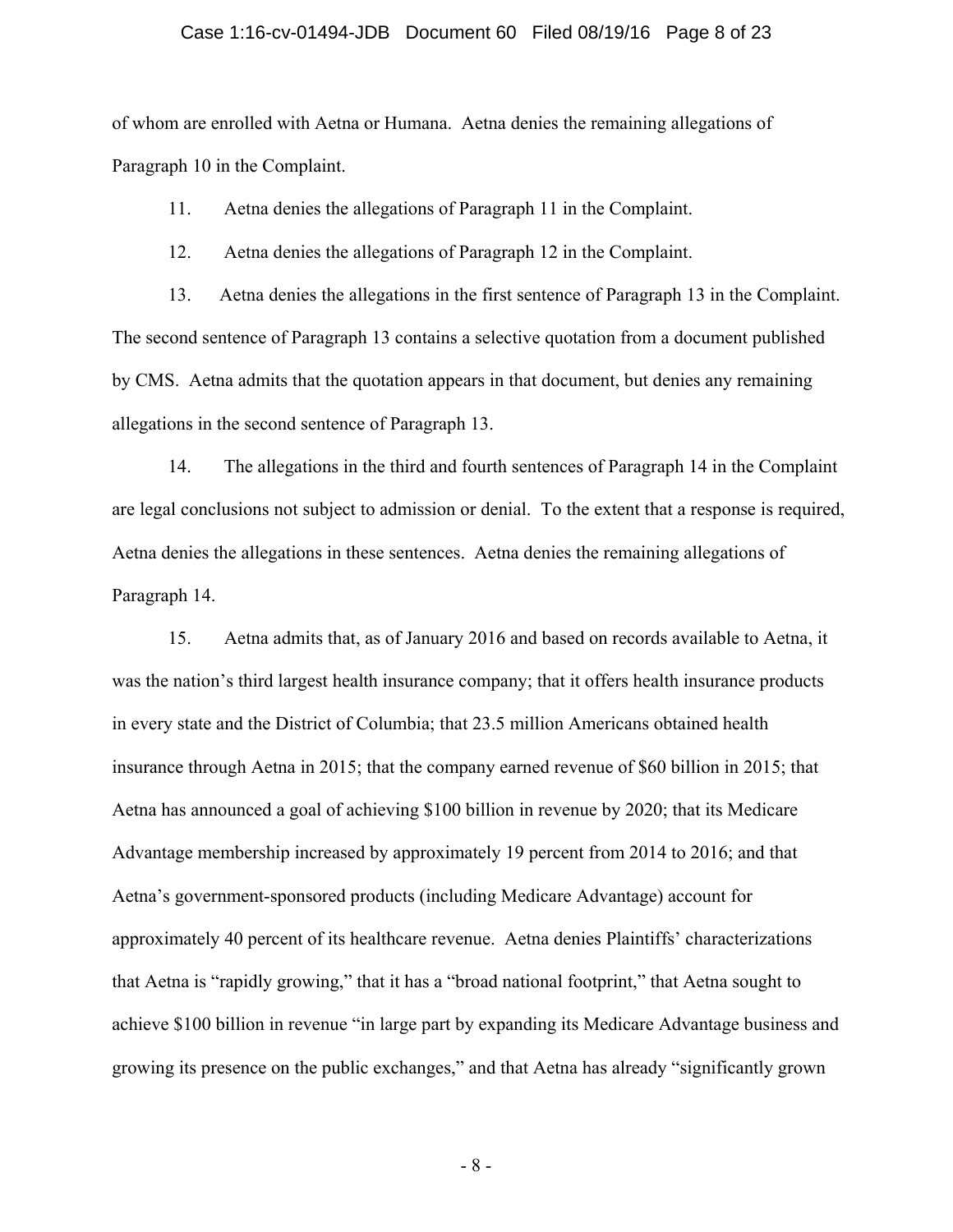#### Case 1:16-cv-01494-JDB Document 60 Filed 08/19/16 Page 9 of 23

these lines of business," and further denies the remaining allegations of Paragraph 15 in the Complaint.

16. Aetna lacks knowledge or information sufficient to form a belief about the truth or falsity of the allegations of Paragraph 16 in the Complaint, and therefore denies them.

17. Aetna admits that, in March 2015, it began to talk to Humana about a potential merger, that Aetna asked its board of directors to authorize formal discussions with Humana, and that Aetna entered into an agreement to acquire Humana for \$37 billion in cash and stock on July 2, 2015. Aetna also admits that, on July 23, 2015, Anthem agreed to acquire Cigna for \$54 billion. Aetna denies the remaining allegations of Paragraph 17 in the Complaint.

18. Aetna admits that Aetna agreed to pay a \$1 billion break-up fee in the event its merger with Humana was not consummated by June 30, 2016, and that this date has been extended to December 31, 2016. The fourth sentence of Paragraph 18 in the Complaint contains selective and out-of-context quotations from one of millions of documents that the Department of Justice ("DOJ") obtained during its year-long investigation. Aetna admits that the quotations appear in that document, but denies the Plaintiffs' characterization of those quotations, and further denies the remaining allegations of Paragraph 18.

19. Aetna admits that Humana currently offers Medicare Advantage products in nearly 90 percent of the counties where Aetna also offers Medicare Advantage products, and avers that many other insurance providers also offer Medicare Advantage products in those counties. Aetna denies the remaining allegations of Paragraph 19 in the Complaint.

20. Aetna admits the allegations of Paragraph 20 in the Complaint.

21. Aetna admits that some seniors choose a Medicare Advantage plan over Original Medicare, that Congress introduced Medicare Advantage, at least in part, to bring the benefits of

- 9 -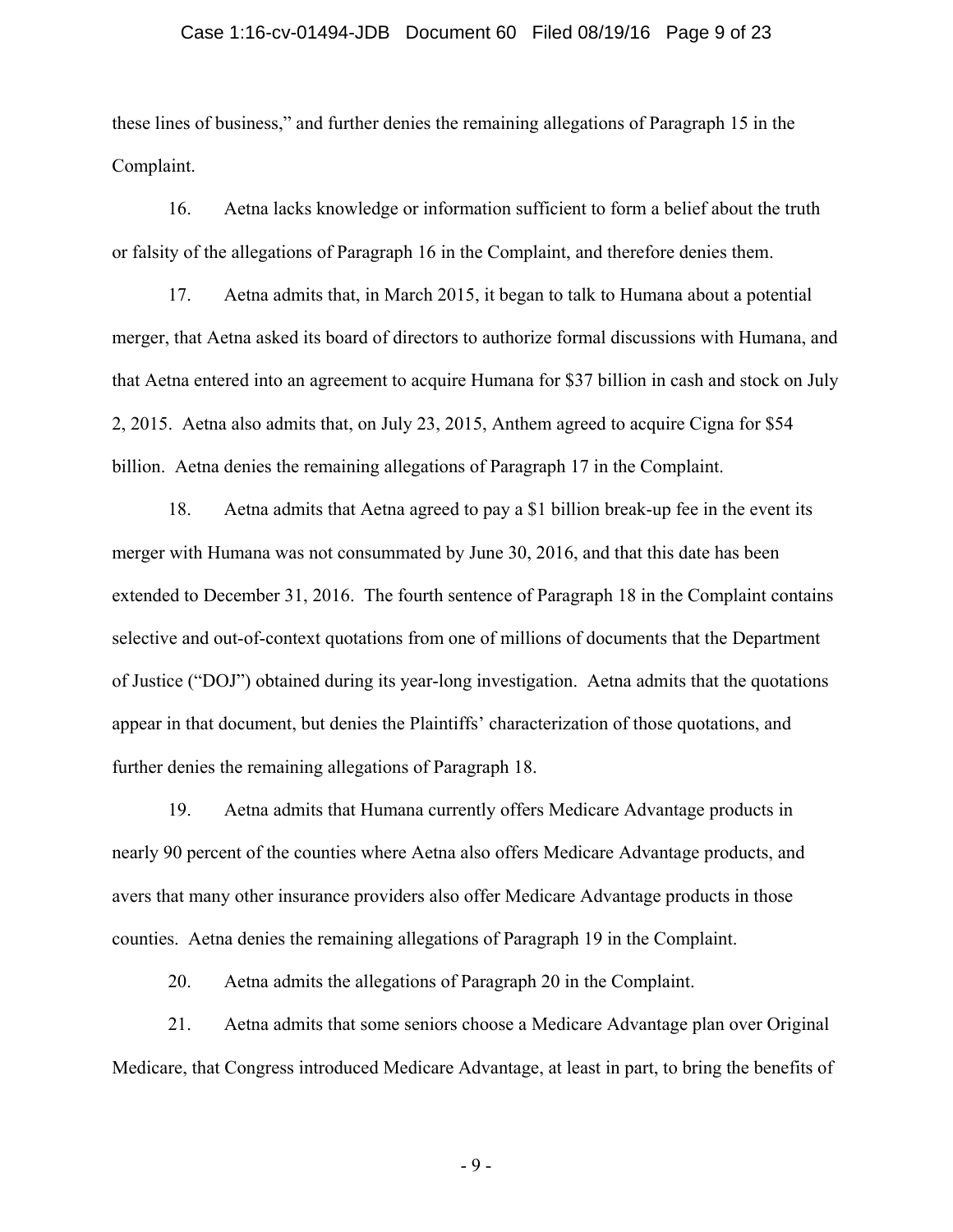#### Case 1:16-cv-01494-JDB Document 60 Filed 08/19/16 Page 10 of 23

competition among private insurers to the Medicare program, and that enrollment in Medicare Advantage plans has more than tripled since 2004. Aetna avers that enrollment in Original Medicare has also increased during that period as more and more Americans have turned 65. Further, Aetna avers that the vast majority of seniors still elect to receive Medicare coverage through Original Medicare. Aetna denies the remaining allegations of Paragraph 21.

22. Aetna admits the allegations of the second sentence of Paragraph 22 in the Complaint. Aetna denies the remaining allegations of Paragraph 22.

23. The allegations in the first three sentences of Paragraph 23 in the Complaint are legal conclusions not subject to admission or denial. To the extent that a response is required, Aetna denies the allegations in those first three sentences of Paragraph 23 in the Complaint. Aetna admits the allegation in the fourth sentence is a definitional convention adopted by Plaintiffs, but it is not subject to admission or denial. Aetna denies any remaining allegations of Paragraph 23.

24. Aetna denies the allegations of the first sentence of Paragraph 24, except that Aetna admits that Medicare Advantage plans are different than Original Medicare inasmuch as the former are offered by private insurers and the latter by the Government, though the two compete with each other. Aetna denies the allegations in the second sentence of Paragraph 24 and further denies any remaining allegations of Paragraph 24 in the Complaint, except admits the allegations in the third, fourth, fifth, and sixth sentences of Paragraph 24.

25. Aetna denies the allegation that Medicare Advantage is a "much better deal" for many seniors, but otherwise admits the allegations in the first sentence of Paragraph 25 in the Complaint. Aetna denies the allegations in the second, third, and fourth sentences of Paragraph 25. Aetna admits that premiums for Medicare Advantage plans typically include some form of

 $-10-$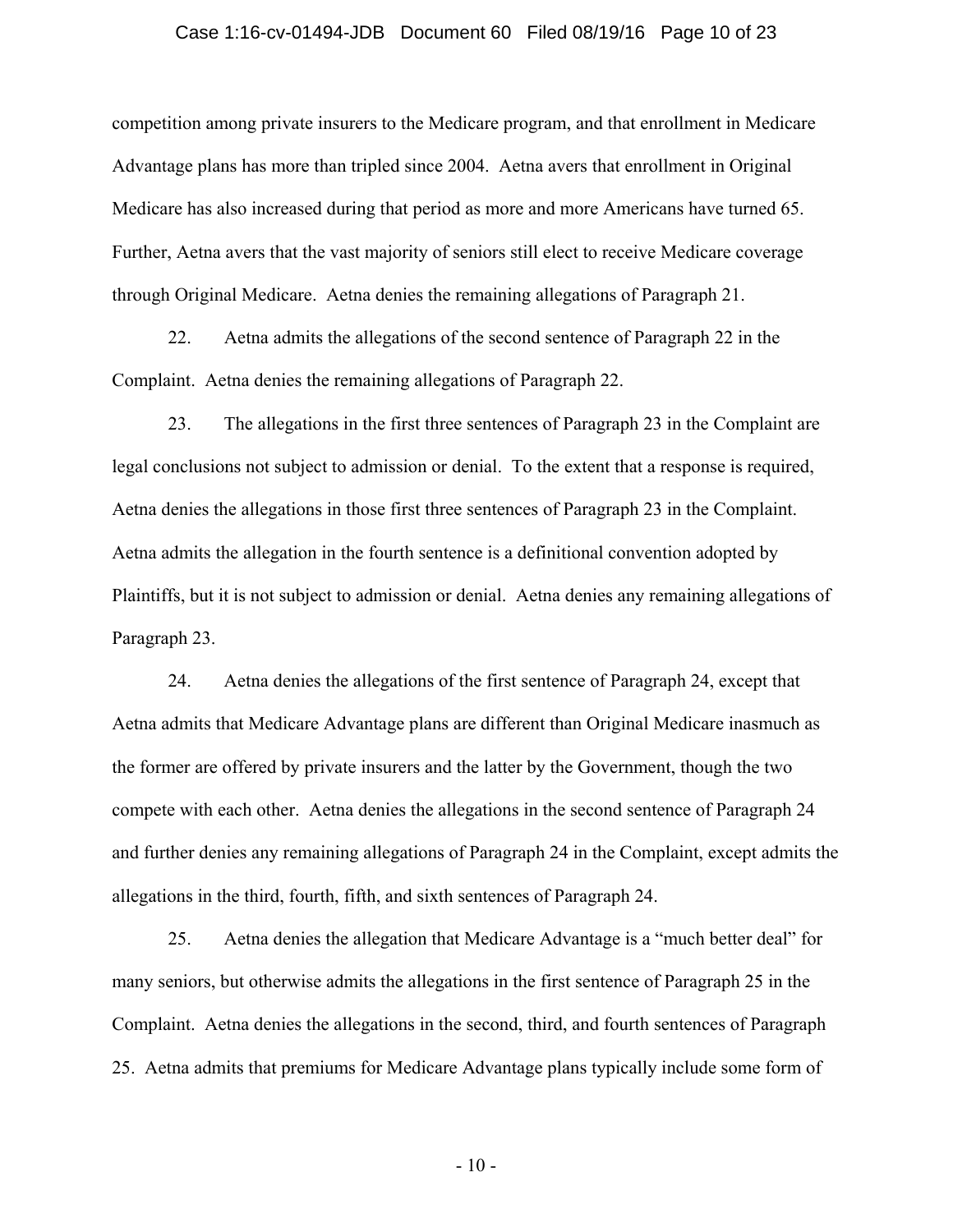#### Case 1:16-cv-01494-JDB Document 60 Filed 08/19/16 Page 11 of 23

prescription drug coverage and that they typically cap annual out-of-pocket costs, but otherwise denies the allegations in the fifth sentence. Aetna lacks knowledge or information sufficient to form a belief about the truth or falsity of the allegation about the purported ease with which seniors can navigate the respective plans, and Aetna therefore denies the allegations in the sixth sentence of Paragraph 25. Aetna lacks knowledge or information sufficient to form a belief about the truth or falsity of the allegation that Medicare Advantage plans "frequently" provide all of the cited benefits and therefore denies the allegations in the seventh sentence of Paragraph 25.

26. Aetna denies the allegations of Paragraph 26 in the Complaint.

27. Aetna admits that there have been funding cuts to Medicare Advantage programs that will be fully phased in by 2017 and that the total number of individual Medicare Advantage enrollees—and the percentage of Medicare eligible individuals enrolled in Medicare Advantage plans—has grown, but denies that the percentage increased "despite funding cuts to the Medicare Advantage program." Aetna denies the remaining allegations of Paragraph 27 in the Complaint.

28. Aetna lacks knowledge or information sufficient to form a belief about the truth or falsity of the allegations of Paragraph 28 in the Complaint to the extent they relate to the business practices and organizational structures of companies other than Aetna, and therefore denies them. Aetna further denies that it views Medicare Advantage as a distinct product and denies that Aetna's senior managers who are responsible for Aetna's Medicare Supplement plans are distinct from those responsible for Aetna's Medicare Advantage plans. Aetna admits that some of Aetna's sales people and actuaries who have involvement in Aetna's Medicare Supplement plans are different from some of Aetna's sales people and actuaries who have some involvement in Aetna's Medicare Advantage plans. Aetna denies the remaining allegations of Paragraph 28.

- 11 -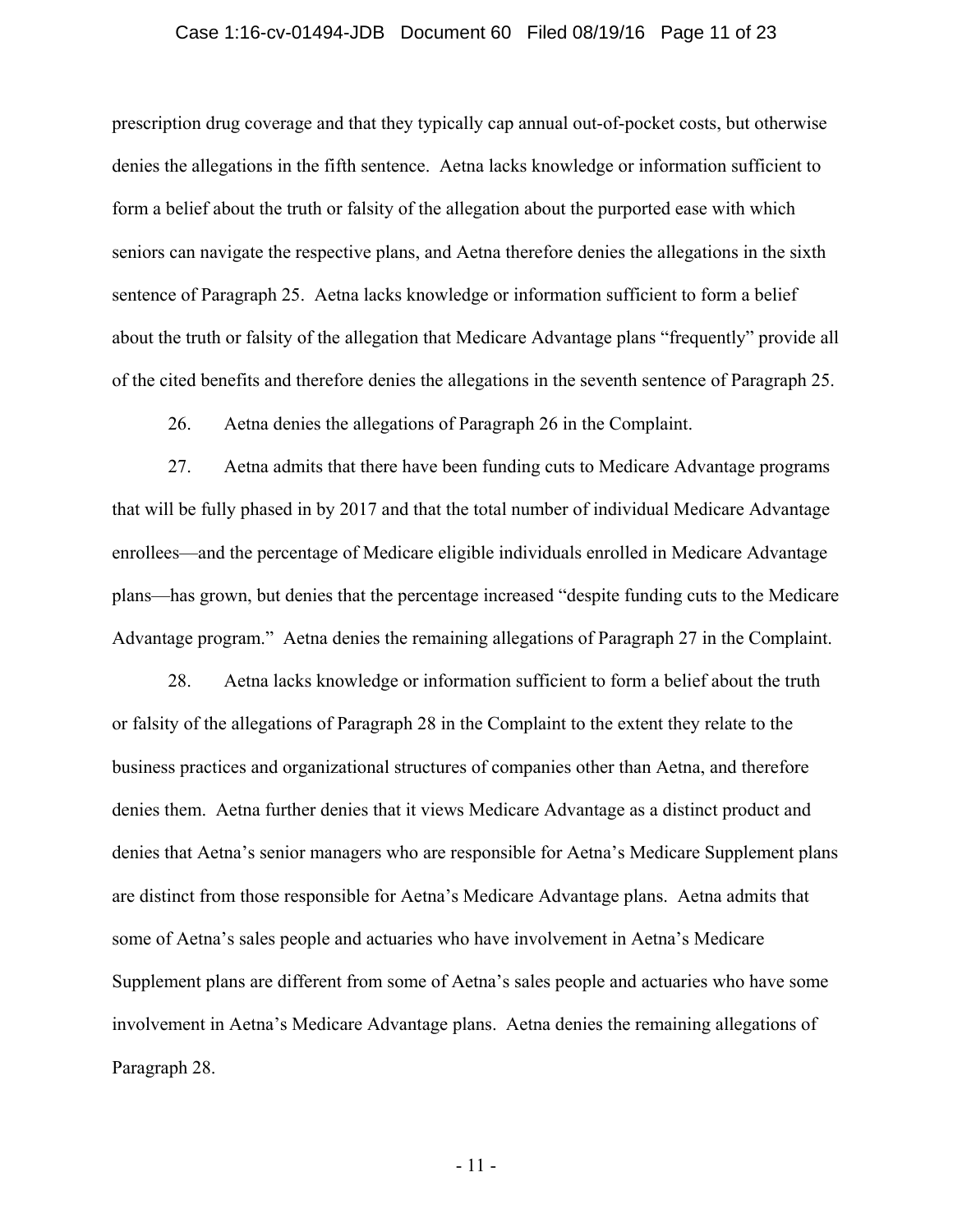#### Case 1:16-cv-01494-JDB Document 60 Filed 08/19/16 Page 12 of 23

29. The allegations of Paragraph 29 in the Complaint are legal conclusions not subject to admission or denial. To the extent that a response is required, Aetna denies the allegations of Paragraph 29.

30. Aetna admits that, in hundreds of counties across the United States, both Aetna and Humana currently offer Medicare Advantage plans. Aetna admits the allegations in the second sentence of Paragraph 30 in the Complaint. The allegations in the fourth sentence of Paragraph 30 in the Complaint are legal conclusions not subject to admission or denial. To the extent that a response is required, Aetna denies the allegations in the fourth sentence of Paragraph 30. Aetna denies the remaining allegations of Paragraph 30.

31. The allegations of Paragraph 31 in the Complaint are legal conclusions not subject to admission or denial. To the extent that a response is required, Aetna denies the allegations of Paragraph 31 in the Complaint.

32. Aetna denies that there will be a loss of competition and harm to competition in any counties, let alone in the 364 identified counties, and further denies the allegations in the first sentence of Paragraph 32 in the Complaint. Aetna denies that it will have a monopoly anywhere after the merger and further denies the second sentence of Paragraph 32. Aetna denies the third sentence of Paragraph 32 in the Complaint and avers that it and Humana have entered into a definitive agreement to divest to Molina certain of their assets in all 364 counties identified in the Complaint.

33. Aetna admits that it is introducing Medicare Advantage plans in 11 counties where Humana in 2016 had been the only seller of Medicare Advantage plans, but denies that Humana had a monopoly in those 11 counties. Aetna denies the remaining allegations of Paragraph 33.

- 12 -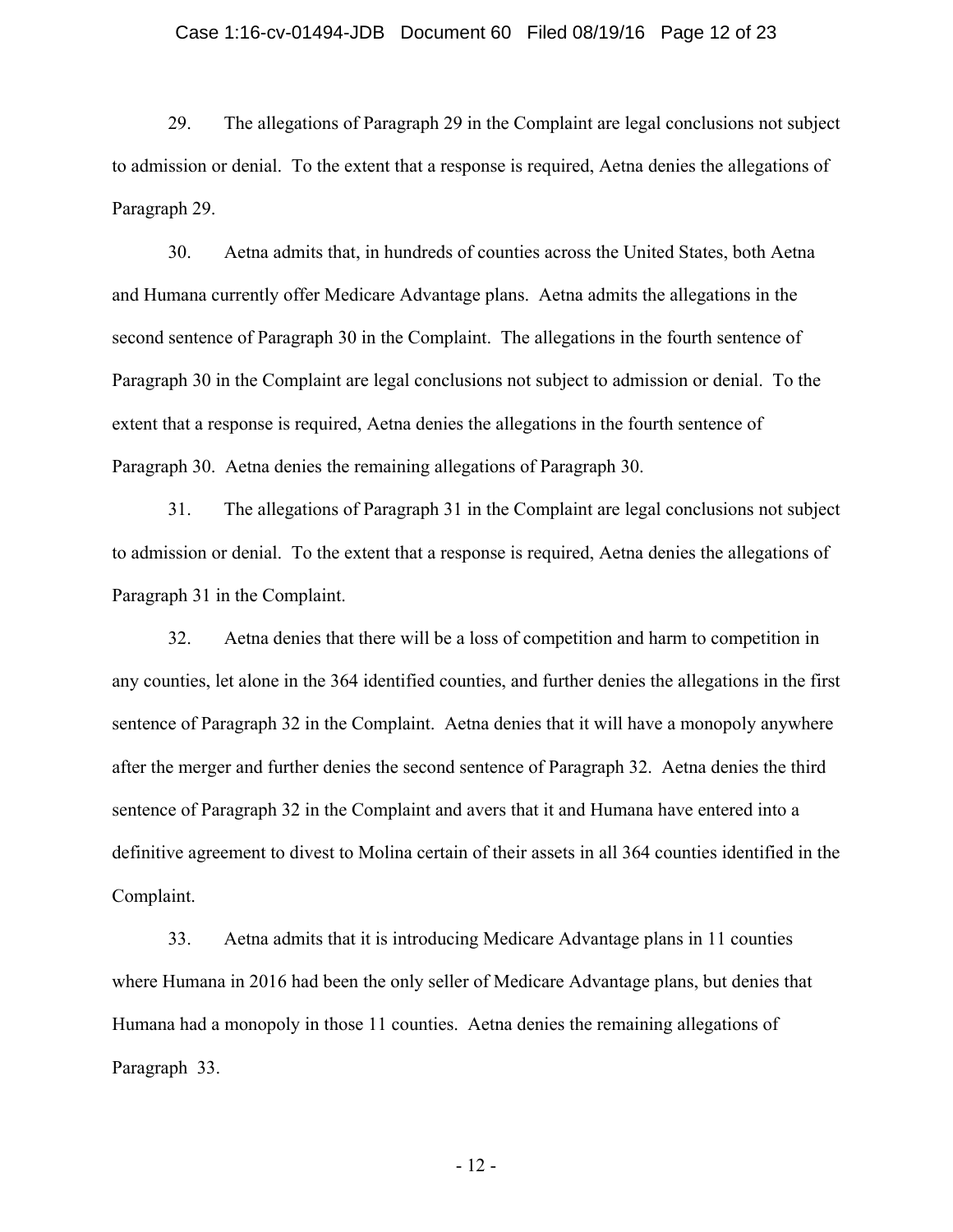#### Case 1:16-cv-01494-JDB Document 60 Filed 08/19/16 Page 13 of 23

34. Aetna admits that Aetna, Humana, and other insurers (including governmental entities) try to attract to their plans seniors who are seeking to enroll or who are already enrolled in a Medicare Advantage plan or in Original Medicare. The allegations in the second sentence of Paragraph 33 are legal conclusions not subject to admission or denial. To the extent that a response is required, Aetna denies those allegations.

35. The second sentence and the bullets following the third sentence of Paragraph 35 contain selective and out-of-context quotations from a limited number of the millions of documents that the DOJ obtained during its year-long investigation. Aetna lacks knowledge or information sufficient to form a belief about the truth or falsity of those allegations to the extent they purport to cite to any Humana documents, and therefore denies those allegations to that extent. Aetna admits that the quotations attributed to Aetna appear in some of Aetna's documents, but denies that they evidence "repeated[] discuss[ion]" regarding "the intense competition between [Aetna and Humana]" and otherwise denies the allegations of Paragraph 35.

36. Aetna admits that Aetna and Humana Medicare Advantage products compete with Original Medicare and with Medicare Advantage products offered by other insurers in various ways, including but not limited to the ways set forth in the first sentence of Paragraph 36 in the Complaint. The second and third sentences of Paragraph 36 in the Complaint contain selective quotations from a limited number of the millions of documents that the DOJ obtained during its year-long investigation. Aetna admits that such quotations appear in some of Aetna's documents, but denies the remaining allegations of Paragraph 36.

37. Aetna admits that it, Humana, and many other insurers (including governmental entities) compete by offering wellness and care management plans, investing in programs designed in part to benefit seniors, and by attempting to innovate in a variety of other ways.

- 13 -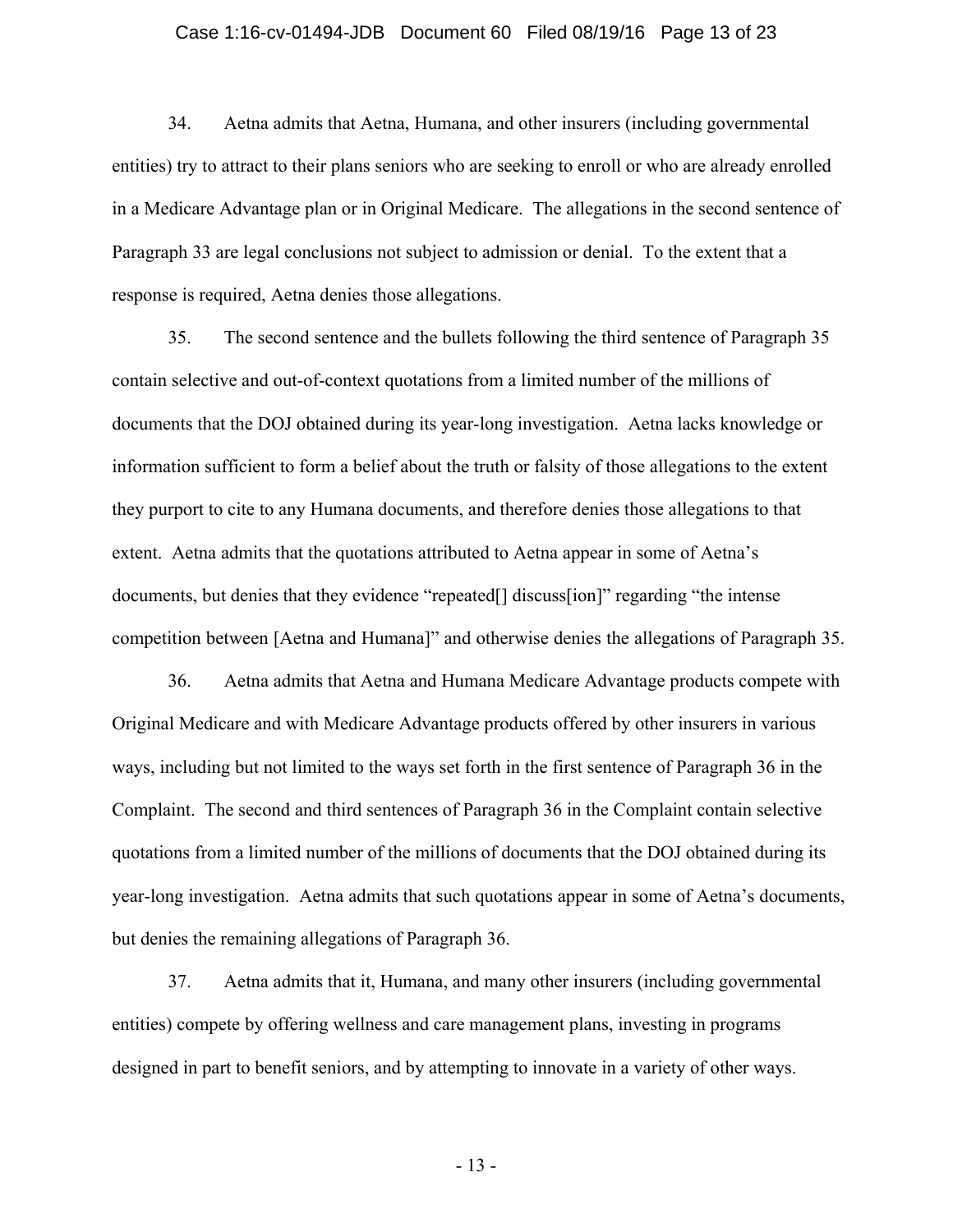#### Case 1:16-cv-01494-JDB Document 60 Filed 08/19/16 Page 14 of 23

Aetna further admits that it, Humana, and other insurers (including governmental entities) attempt to work with doctors and hospitals to improve quality of care and to reduce costs by improving patients' health. Aetna also admits that its Healthagen subsidiary provides technology solutions to doctors and hospitals to facilitate sharing health data across various platforms. Aetna lacks knowledge or information sufficient to form a belief about the truth or falsity of the allegations in the fourth sentence of Paragraph 37 to the extent they relate to Humana's subsidiary Transcend, and therefore denies them, and further denies the remaining allegations of Paragraph 37.

38. Aetna admits that it, Humana, and many other insurers (including governmental entities) compete to provide attractive and high quality plans. Aetna denies the remaining allegations of Paragraph 38.

39. Aetna avers that CMS provides bonuses to new plans and therefore denies that CMS provides bonuses solely to plans that receive 4- and 5-star ratings; Aetna further avers that plans that receive star ratings of 3.5 and above receive rebates. Aetna admits that there are regulations that define the extent to which any rebates (as defined in those regulations) must be used on benefits or to lower costs, but otherwise denies the remaining allegations of Paragraph 39 of the Complaint.

40. The last sentence of Paragraph 40 contains a selective quotation from one of millions of documents that the DOJ obtained during its year-long investigation. Aetna admits that the quotation appears in one such document. Aetna denies the remaining allegations of Paragraph 40.

41. Aetna lacks knowledge or information sufficient to form a belief about the truth or falsity of the allegations in the first sentence of Paragraph 41 in the Complaint related to

- 14 -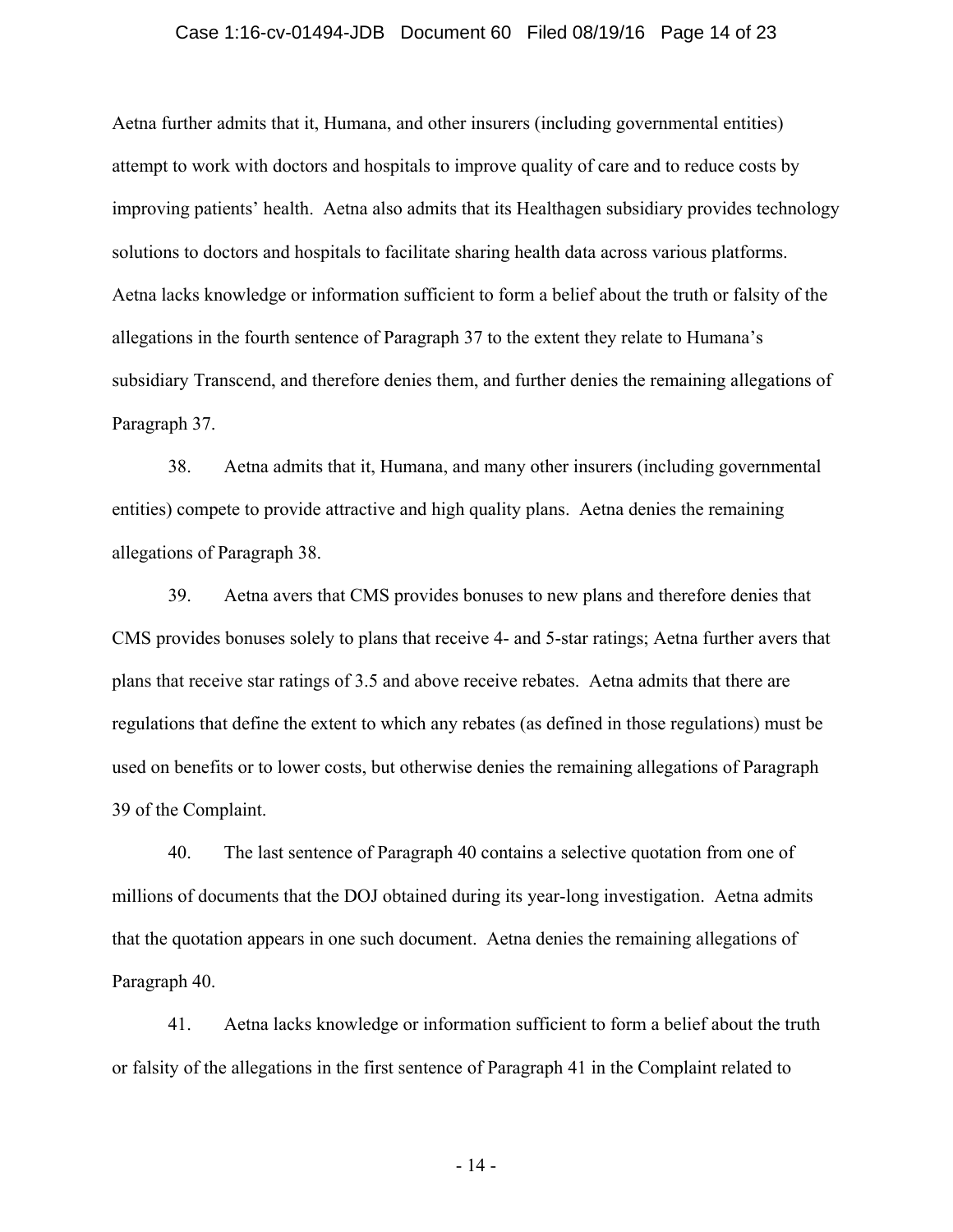#### Case 1:16-cv-01494-JDB Document 60 Filed 08/19/16 Page 15 of 23

bonus payments Humana purportedly receives from CMS, and therefore denies the allegations. The fourth sentence of Paragraph 41 contains selective quotations from deposition testimony that the DOJ obtained during its year-long investigation. Aetna admits that the quotation appears in the transcript of one such deposition. Aetna denies the remaining allegations of Paragraph 41.

42. Aetna denies the allegations of Paragraph 42 in the Complaint, except it admits that Humana has sold insurance on the public exchanges in fifteen States. Aetna avers that Aetna has publicly announced that, beginning in 2017, it will no longer participate in exchanges in 536 counties in which it previously participated. As a result, Aetna will no longer participate in the exchanges in any counties in Florida, Georgia, or Missouri, among counties in other states.

43. Aetna admits that competition on individual public exchanges is evolving, and avers that competition is intense and dynamic as private insurers respond and adjust to a range of factors affecting competition on those exchanges. Aetna thus admits the allegations in the first sentence of Paragraph 43 in the Complaint. Aetna lacks knowledge or information sufficient to form a belief about the truth or falsity of the allegations in the second, third, fourth, fifth, and seventh sentences of Paragraph 43 to the extent that they allege facts related to Humana, and therefore denies them. Aetna denies the allegation in the fourth and fifth sentences to the extent they relate to Aetna. Aetna avers that it has publicly announced that in light of substantial losses since 2014 and continuing volatility on the public exchanges it will no longer participate in exchanges in 536 counties beginning in 2017. The sixth sentence of Paragraph 43 contains selective and out-of-context quotations from deposition testimony that the DOJ obtained during its year-long investigation. Aetna admits that the quotations appear in the transcript of one such deposition, but denies the Plaintiffs' characterization of those quotations, and Aetna further denies the remaining allegations of Paragraph 43.

- 15 -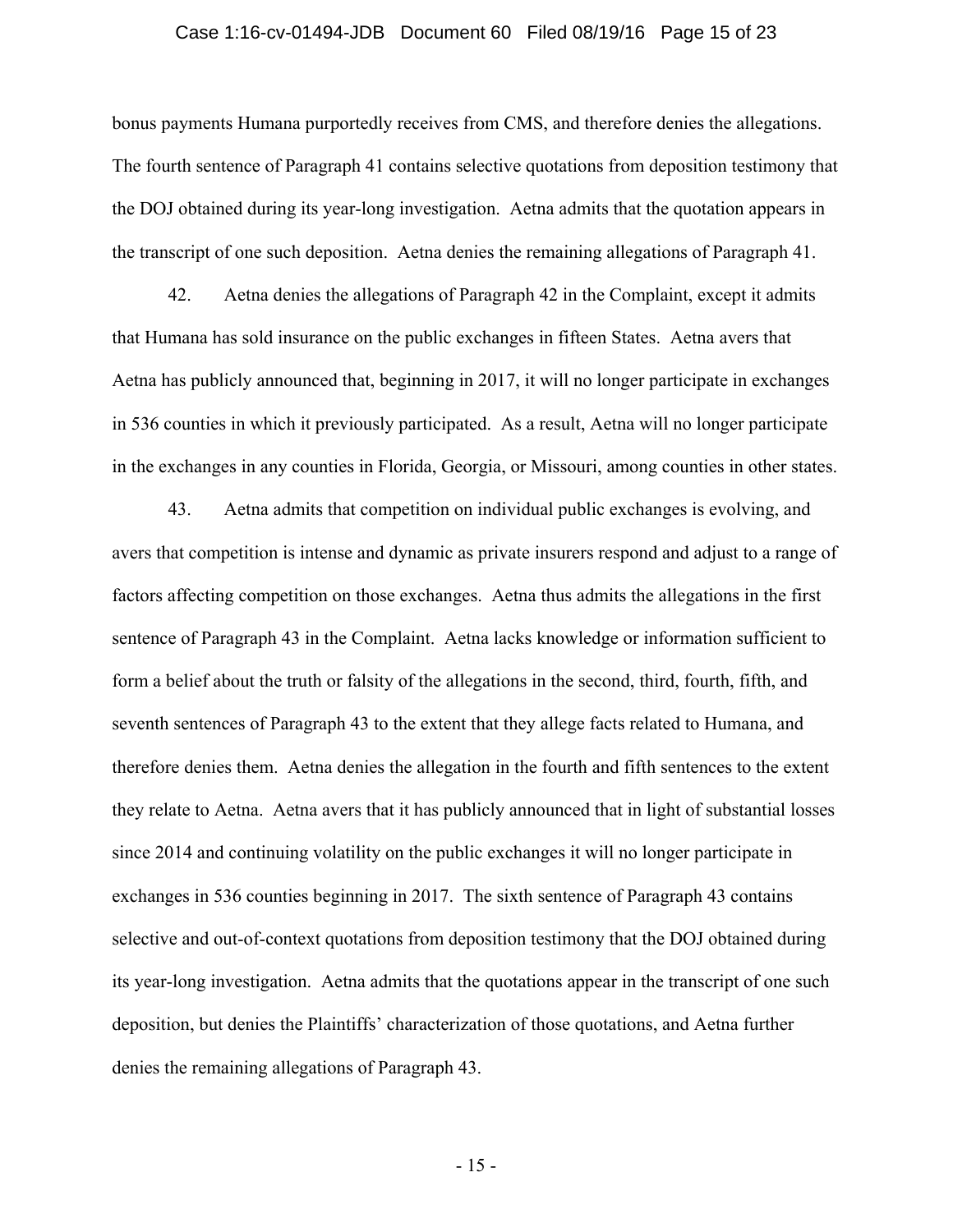#### Case 1:16-cv-01494-JDB Document 60 Filed 08/19/16 Page 16 of 23

44. Aetna admits the second, third, and fourth sentences of Paragraph 44 in the Complaint. The allegations in the first sentence of Paragraph 44 are legal conclusions not subject to admission or denial. To the extent a response is required, Aetna denies those allegations. Aetna further denies the remaining allegations of Paragraph 44.

45. Aetna denies the allegations of Paragraph 45 in the Complaint.

46. The allegations in the first sentence of Paragraph 46 in the Complaint contain legal conclusions and other non-factual statements not subject to admission or denial. To the extent a response is required, Aetna denies the allegations in the first sentence of Paragraph 46 in the Complaint. Aetna denies the allegations contained in the last sentence of Paragraph 46. Aetna admits the allegations in the second and third sentences of Paragraph 46.

47. Aetna admits that Aetna, Humana, and others seek to enroll individuals in their 2016 public exchange plans in 112 counties, but otherwise denies the allegations in the first sentence of Paragraph 47 in the Complaint. Aetna admits the allegations in the second, third, and fourth sentences of Paragraph 47. The allegations in the fifth sentence of Paragraph 47 contain legal conclusions not subject to admission or denial. To the extent a response is required, Aetna denies the allegations of the fifth sentence of Paragraph 47.

48. Aetna denies the allegations in the first sentence of Paragraph 48 in the Complaint. Aetna lacks knowledge or information sufficient to form a belief about the truth or falsity of the allegations in the second sentence of Paragraph 48 regarding the timing of decisions purportedly made by Humana, and therefore denies them. The allegations in the third sentence of Paragraph 48 contain legal conclusions not subject to admission or denial. To the extent a response is required, Aetna denies the allegations in the third sentence of Paragraph 48.

49. Aetna denies that United's exit from public exchanges in certain counties will

- 16 -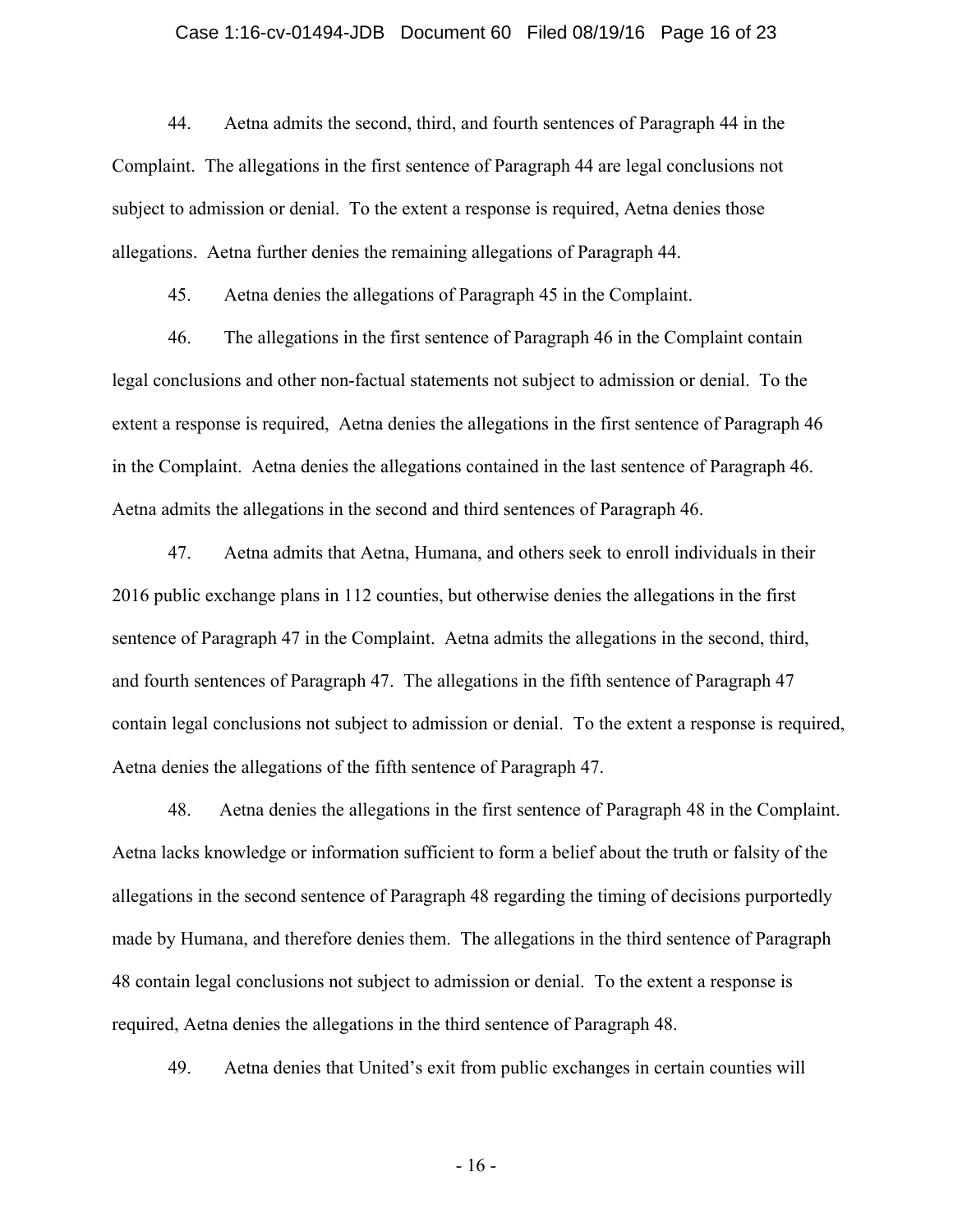#### Case 1:16-cv-01494-JDB Document 60 Filed 08/19/16 Page 17 of 23

necessarily reduce the number of private insurers offering plans in any such counties since the number of insurers that will be offering plans in those counties in 2017 is not yet known. Aetna otherwise denies the allegations of Paragraph 49 in the Complaint.

50. Aetna lacks knowledge or information sufficient to form a belief about the truth or falsity of the allegations of Paragraph 50 in the Complaint to the extent those allegations relate to Humana's views of and responses to its competition with Aetna, and therefore denies those allegations. Aetna denies the remaining allegations of Paragraph 50.

51. Aetna lacks knowledge or information sufficient to form a belief about the truth or falsity of the allegations in the first sentence of Paragraph 51 in the Complaint to the extent they relate to Humana's views of the importance of insurance sold directly to individuals and families, and therefore denies those allegations. Aetna also lacks knowledge or information sufficient to form a belief about the truth or falsity of the allegations in the second sentence of Paragraph 51 to the extent those allegations relate to statements purportedly made by Humana's CEO, and therefore denies those allegations. Aetna admits that its CEO made the statement attributed to him in the second sentence of Paragraph 51. Aetna denies the remaining allegations of Paragraph 51.

52. Aetna denies the allegations of Paragraph 52 in the Complaint.

53. Aetna denies the allegations of Paragraph 53 in the Complaint.

54. Aetna denies the allegations of Paragraph 54 in the Complaint.

55. The allegations of Paragraph 55 in the Complaint are legal conclusions not subject to admission or denial. To the extent a response is required, Aetna denies the allegations of Paragraph 55.

56. Aetna avers that, on August 2, 2016, Aetna and Humana entered into a definitive

- 17 -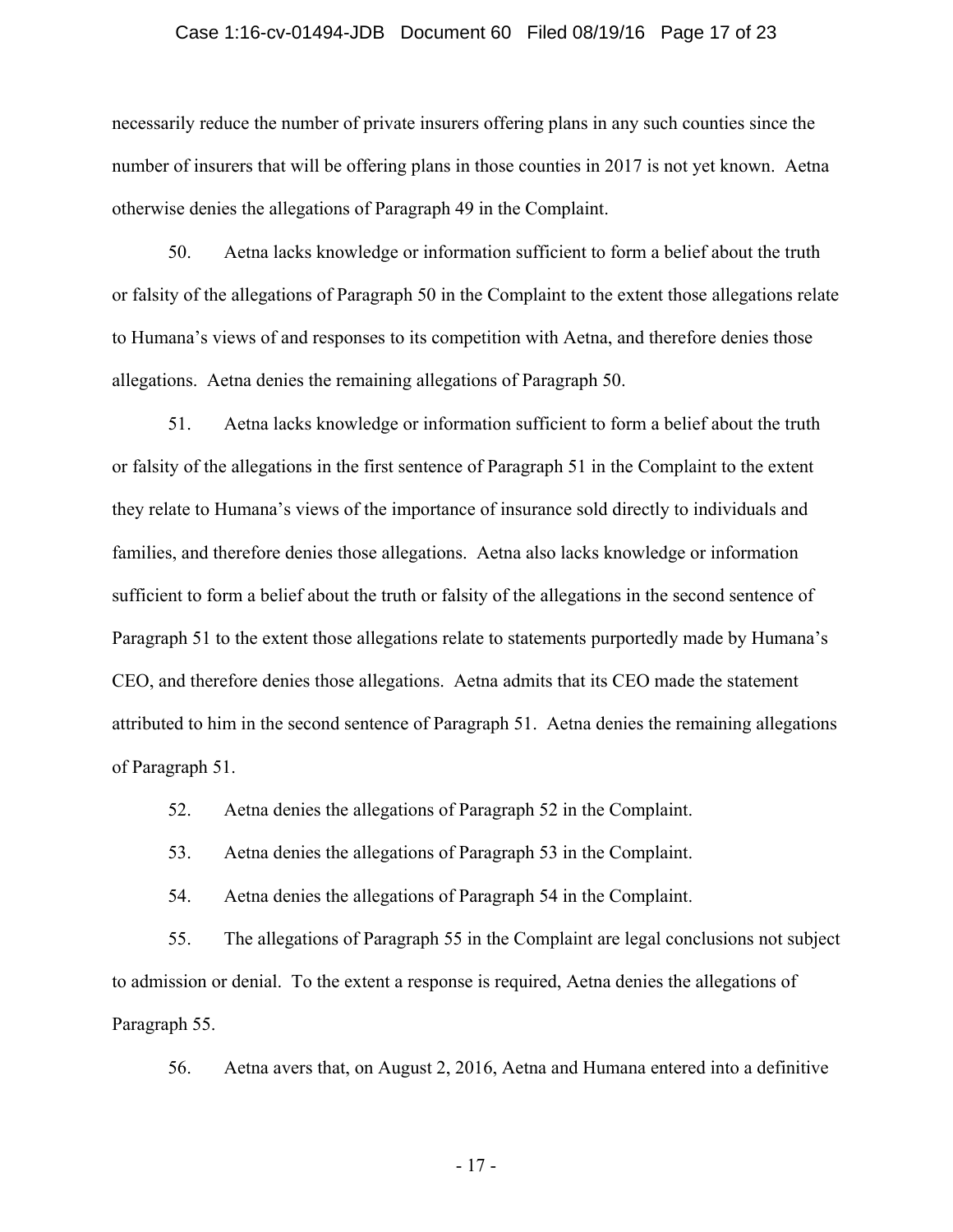#### Case 1:16-cv-01494-JDB Document 60 Filed 08/19/16 Page 18 of 23

agreement to divest portions of their Medicare Advantage business in 437 counties to Molina, subject to the successful completion of Aetna's proposed acquisition of Humana, CMS approvals and actions, and customary closing conditions. With the exception of two counties where Aetna will not be offering any Medicare Advantage plans in 2017, this accounts for all of the counties identified in the Appendix to the Complaint, and as a result once this transaction is completed, Aetna and Humana will not both have contracts with Medicare Advantage enrollees in any county identified in the Appendix to the Complaint. Aetna denies the remaining allegations of Paragraph 56 in the Complaint.

57. Aetna avers that the agreements Aetna and Humana entered into with Molina supersede the proposal Aetna described to the DOJ on July 6, 2016, although Aetna further avers that the proposal it previously described to DOJ also would have included replicating, splitting, and divesting via novation those portions of Aetna's contracts covering the membership in the areas of concern alleged by DOJ. Aetna avers that the Molina agreement involves more counties than those identified in the Appendix to the Complaint. Aetna denies the remaining allegations of Paragraph 57.

58. Aetna denies the allegations of Paragraph 58 in the Complaint.

59. Aetna denies the allegations of Paragraph 59 in the Complaint.

60. Aetna denies the allegations of Paragraph 60 in the Complaint.

61. Aetna denies the allegations of Paragraph 61 in the Complaint.

62. Aetna admits that the Government purports to bring this action pursuant to Section 15 of the Clayton Act and that the Government purports to seek to prevent and restrain Defendants from allegedly violating Section 7 of the Clayton Act. Aetna denies that the merger violates the Clayton Act in any way and further denies the remaining allegations of Paragraph 62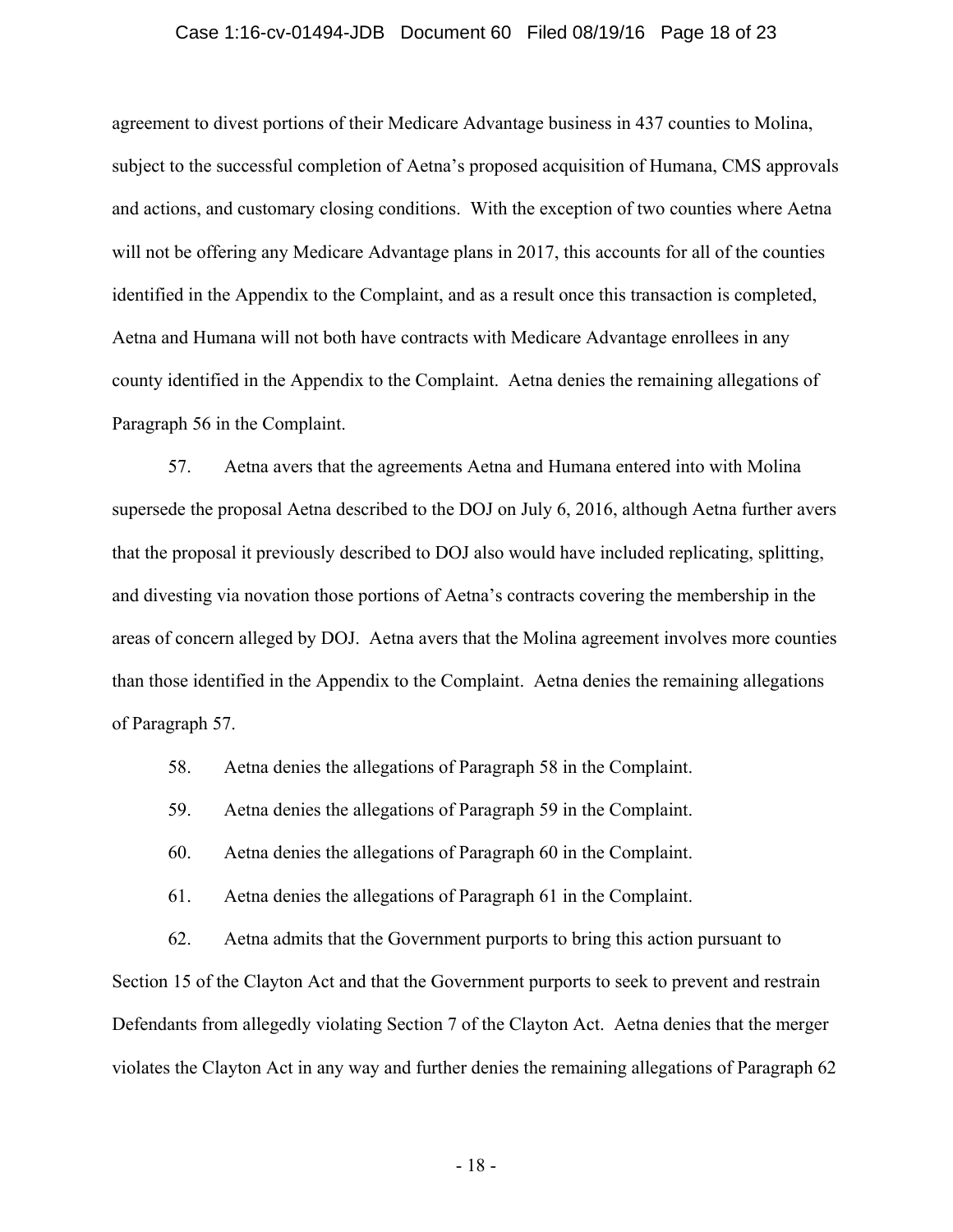#### Case 1:16-cv-01494-JDB Document 60 Filed 08/19/16 Page 19 of 23

in the Complaint.

63. Aetna admits that the Plaintiff States purport to bring the action as *parens patriae*  pursuant to Section 16 of the Clayton Act and that the Plaintiff States purport to seek to prevent and to restrain Defendants from allegedly violating Section 7 of the Clayton Act. Aetna denies that the merger violates the Clayton Act in any way and further denies the remaining allegations of Paragraph 63 in the Complaint.

64. Aetna admits the allegations of Paragraph 64 in the Complaint.

65. Aetna admits the allegations of Paragraph 65 in the Complaint.

66. Aetna admits the allegations of Paragraph 66 in the Complaint.

67. Aetna denies the allegations of Paragraph 67 in the Complaint.

68. Aetna admits that, by definition, Aetna and Humana would not compete against each other post-merger since they would be combined into one entity. Aetna denies the remaining allegations of Paragraph 68 in the Complaint.

69. Aetna denies that Plaintiffs are entitled to any of the relief requested, and requests that Aetna be awarded the costs incurred in defending this action, and any and all other relief the Court may deem just and proper.

#### **SECOND DEFENSE**

Without assuming any burden of proof not required by law, the Complaint fails to adequately allege any relevant product markets or relevant geographic markets.

#### **THIRD DEFENSE**

 Without assuming any burden of proof not required by law, the pricing and other aspects of the sale of healthcare insurance are regulated and overseen by governmental laws and regulatory entities. These regulatory conditions ensure that competition will not be substantially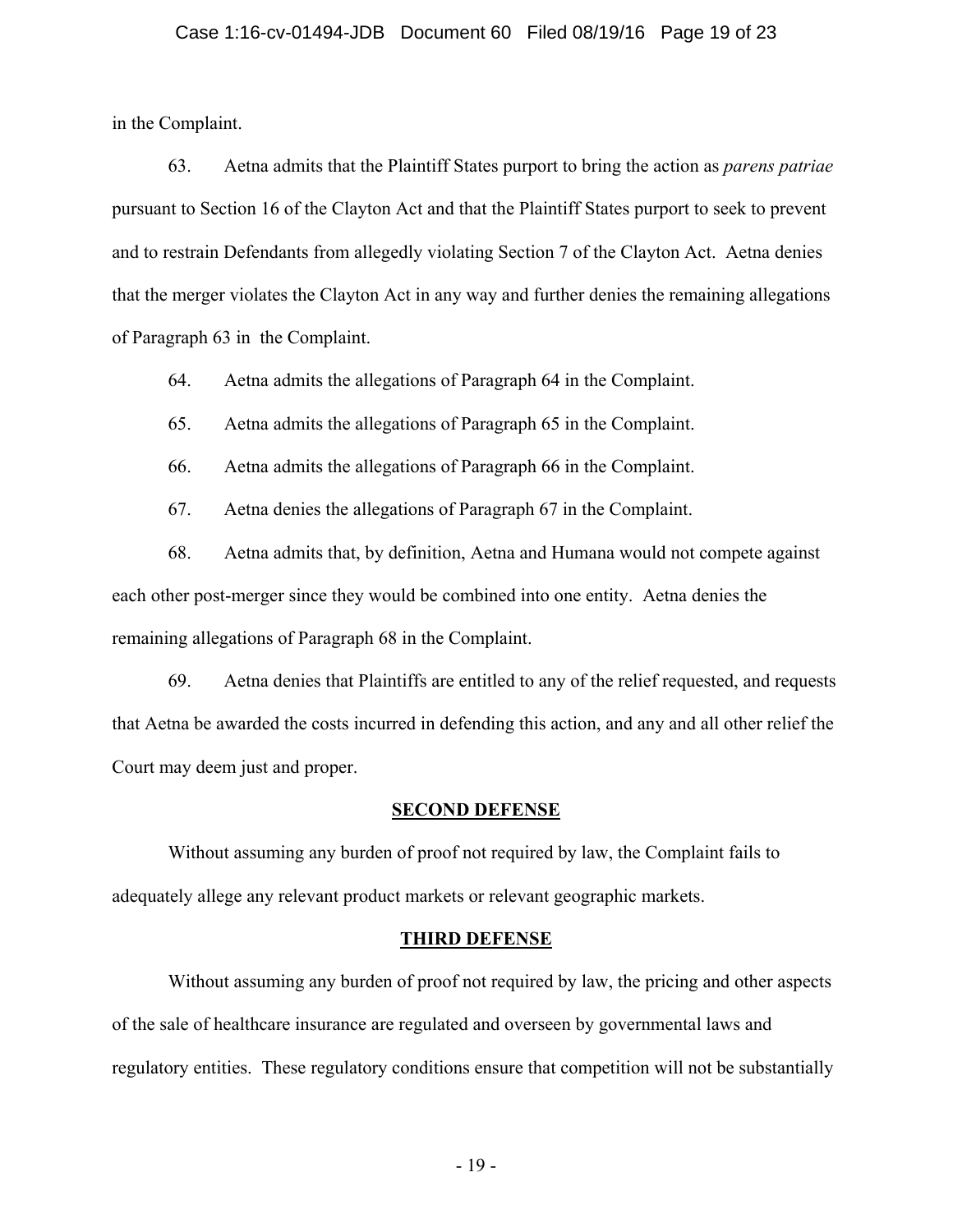lessened but will remain robust post-acquisition.

# **FOURTH DEFENSE**

Without assuming any burden of proof not required by law, granting the relief sought is

contrary to the public interest.

# **FIFTH DEFENSE**

Without assuming any burden of proof not required by law, the proposed merger is

procompetitive and will result in substantial acquisition-specific and cognizable efficiencies and

other procompetitive effects that will directly benefit consumers. These benefits greatly

outweigh any alleged anticompetitive effects.

Date: August 19, 2016 Respectfully submitted,

/s/ John M. Majoras

John M. Majoras (D.D.C. No. 474267) Christopher N. Thatch (D.D.C. No. 980277) JONES DAY 51 Louisiana Avenue, NW Washington, DC 20001 T: (202) 879-3939 F: (202) 626-1700 jmmajoras@jonesday.com

*Counsel for Defendant Aetna Inc.*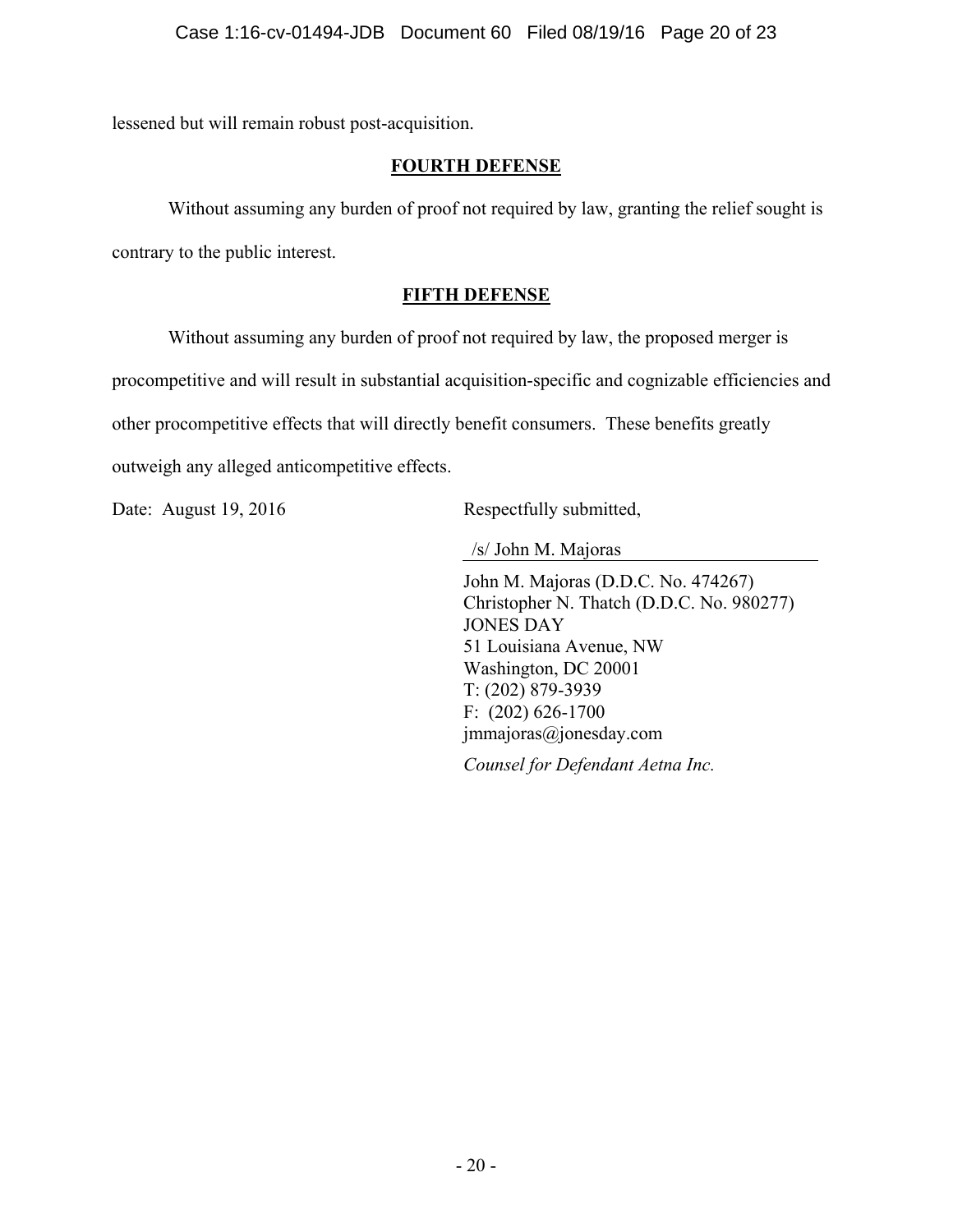### **CERTIFICATE OF SERVICE**

I hereby certify that on August 19, 2016, a true and correct copy of the foregoing was served via

the Court's CM/ECF system or via electronic mail, pursuant to Rule 5.4(d) of the Local Civil

Rules and Rule 5(b) of the Federal Rules of Civil Procedure, upon the following:

Craig Conrath Peter J. Mucchetti Ryan M. Kantor U.S. Department Of Justice Antitrust Division, Litigation I Section 450 Fifth Street, NW, Suite 4100 Washington, DC 20530 T: (202) 353-4211 F: (202) 307-5802 craig.contrah@usdoj.gov peter.j.mucchetti@usdoj.gov ryan.kantor@usdoj.gov

*Counsel for Plaintiff United States of America*

Michael A. Undorf Deputy Attorney General Delaware Department of Justice 820 North French Street, 5th Floor Wilmington, Delaware 19801 T: (302) 577-8924 F: (302) 577-6499 michael.undorf@state.de.us

*Counsel for Plaintiff State of Delaware*

Catherine A. Jackson Assistant Attorney General, Public Interest Division Office of the Attorney General—District of Columbia 441 Fourth Street, NW, Suite 630-South Washington, DC 20001 T: (202) 442-9864 F: (202) 741-0655 catherine.jackson@dc.gov

*Counsel for Plaintiff District of Columbia*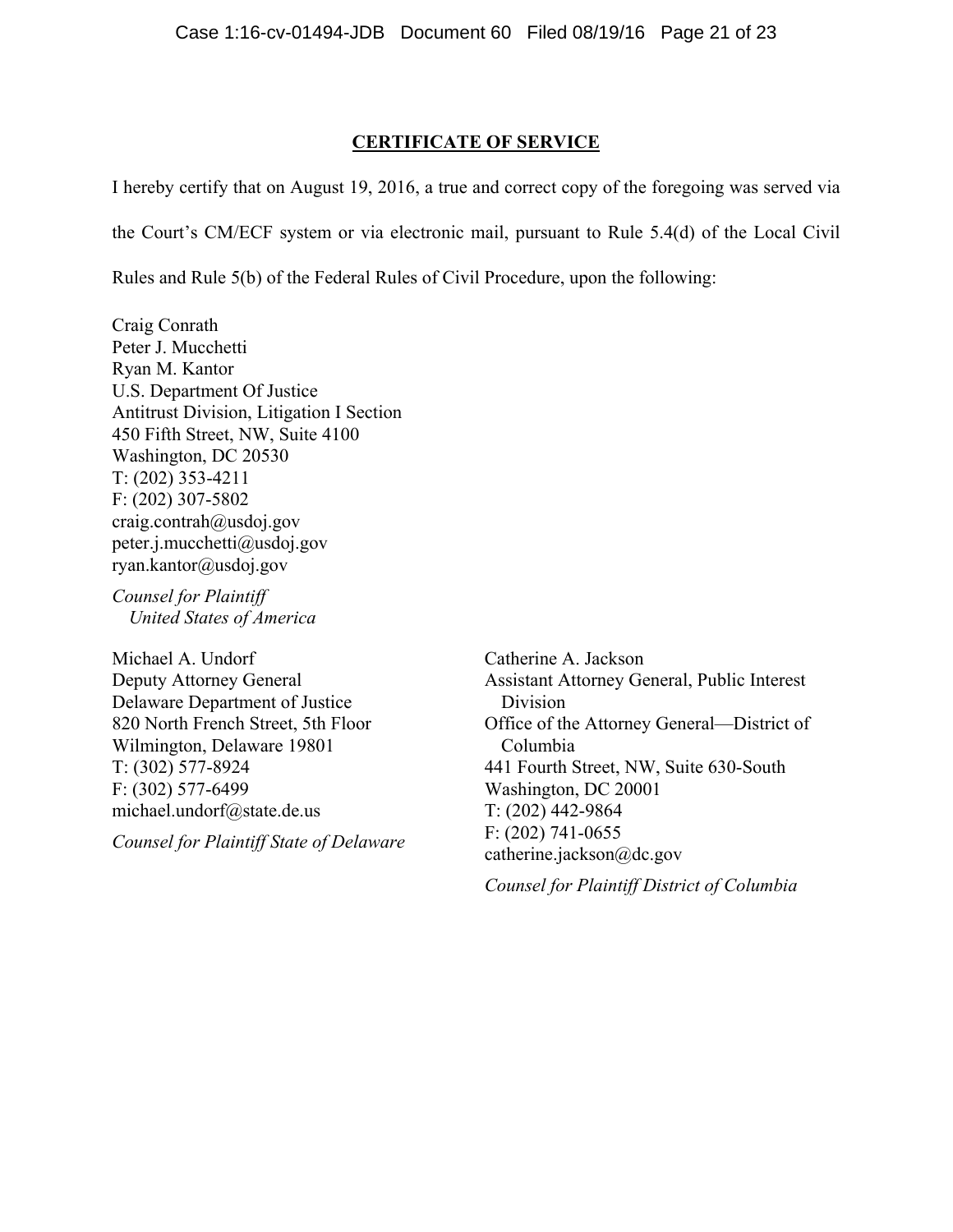Lizabeth A. Brady Chief, Multistate Enforcement Office of the Attorney General of Florida PL-01, The Capitol Tallahassee, Florida 32399 T: (850) 414-3851 F: (850) 488-9134 liz.brady@myfloridalegal.com

### *Counsel for Plaintiff State of Florida*

Robert W. Pratt Chief, Antitrust Bureau Office of the Illinois Attorney General 100 West Randolph Street Chicago, Illinois 60601 T: (312) 814-3722 F: (312) 814-4209 RPratt@atg.state.il.us

# *Counsel for Plaintiff State of Illinois*

Beth A. Finnerty Assistant Attorney General Office of Ohio Attorney General 150 East Gay Street, 22nd Floor Columbus, OH 43215 T: (614) 466-4328 F: (614) 995-0266 beth.finnerty@ohioattorneygeneral.gov

*Counsel for Plaintiff State of Ohio*

Tyler T. Henry Assistant Attorney General Antitrust Unit Office of the Attorney General 202 North 9th Street Richmond, Virginia 23219 T: (804) 692-0485 F: (804) 786-0122 THenry@oag.state.va.us

*Counsel for Plaintiff Commonwealth of Virginia* Daniel Walsh Senior Assistant Attorney General Office of the Attorney General 40 Capitol Square, SW Atlanta, Georgia 30334 T: (404) 657-2204 F: (404) 656-0677 dwalsh@law.ga.gov

*Counsel for Plaintiff State of Georgia*

Layne M. Lindebak Assistant Attorney General Iowa Department of Justice, Special Litigation 1305 East Walnut Street, 2nd Floor Des Moines, Iowa 50319 T: (515) 281-7054 F: (515) 281-4902 Layne.Lindebak@iowa.gov

### *Counsel for Plaintiff State of Iowa*

Jennifer A. Thomson Senior Deputy Attorney General, Antitrust Office of Attorney General 14th Floor, Strawberry Square Harrisburg, PA 17120 T: (717) 787-4530 F: (717) 787-1190 jthomson@attorneygeneral.gov

# *Counsel for Plaintiff Commonwealth of Pennsylvania*